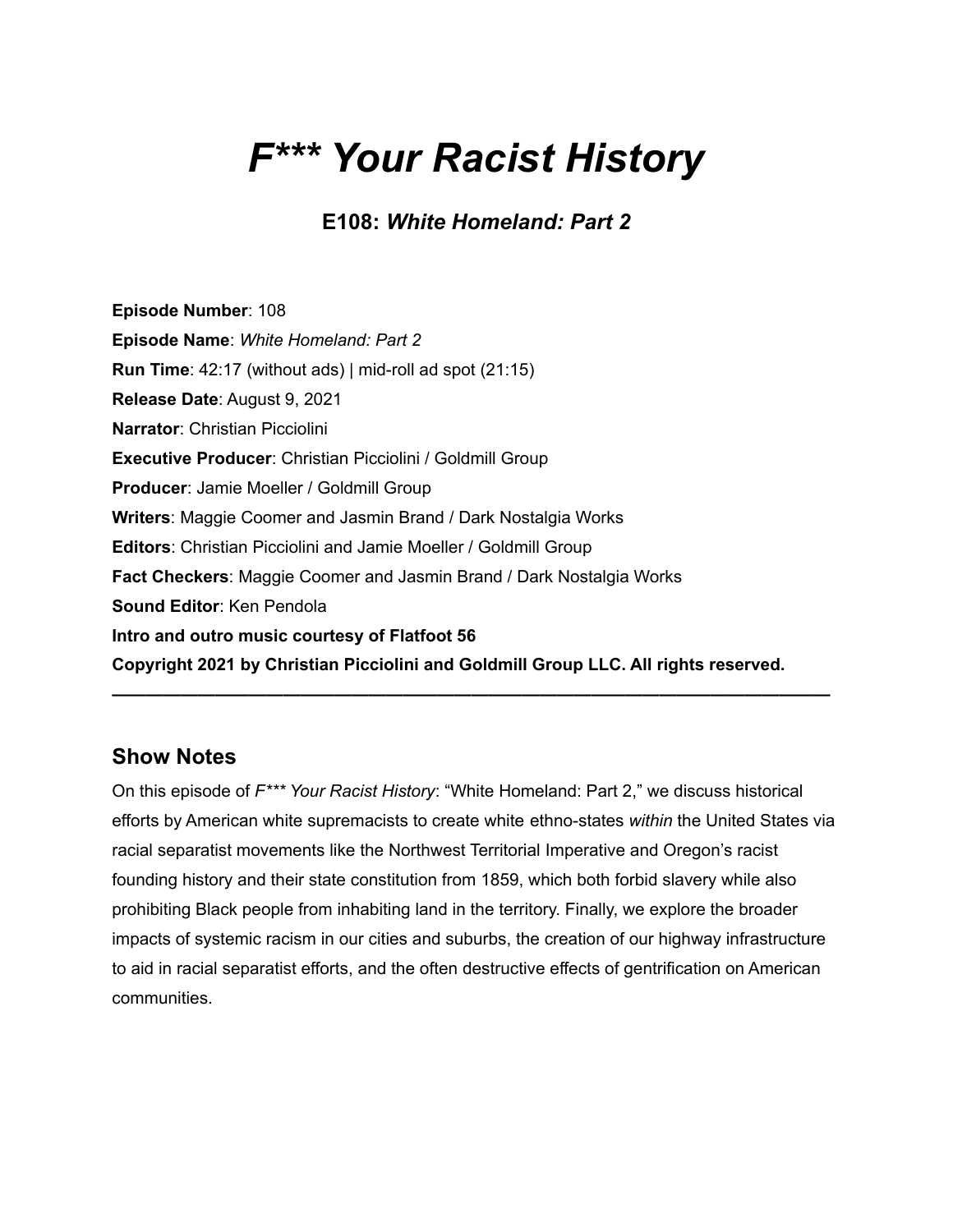#### **EPISODE SCRIPT**

### **Introduction**

Fear: one emotion with the power to move or immobilize millions. Who controls the flow of fear controls the masses. Some of the most brutal regimes of the past came to power when people were at their most desperate moments, downtrodden, challenged, fearing for their prosperity, or fighting for mere survival. One of the most prominent examples of this use of fear-mongering is that of Adolf Hitler and the Third Reich.

The German people embraced Adolf Hitler and his Nazi Party's message that the Jews (whom they tried to equate with communists and subhumans) were supposedly to blame for their national suffering. In his rousing speeches, Hitler presented the conflict between white Germans and ethnic or religious minorities as a situation of life and death for the country. Non-Germans, or more specifically non-Aryans or non-purebred Germans, were a so-called existential threat.

"There are only two possibilities," Hitler told a Munich audience in 1922. "Either victory of the Aryan, or annihilation of the Aryan and the victory of the Jew."<sup>1</sup>

In one form or another, fear (and the use of manufactured fear to control people) is always at the root of a hate movement, whether it be the fear of losing power, rights, or property, a fear of foreign cultures overpowering the status quo, or, as is claimed by the modern white supremacist movement, fear of total extinction of the white race.

Capitalizing on that notion while in prison in the late 1980s and early '90s for his role in the assasination of a Jewish radio host in 1984, white-supremacist terrorist David Lane drafted in a pamphlet what would become the infamous credo and mantra of white-power extremists worldwide, the "14 Words:"

"We must secure the existence of our people and a future for white children," This is sometimes followed by the secondary (and less commonly used) white-power slogan: "Because the beauty of the White Aryan woman must not perish from the earth."

<sup>&</sup>lt;sup>1</sup> THE NATIONAL WWII MUSEUM, "How Did Hitler Happen? | the National WWII Museum | New Orleans," The National WWII Museum | New Orleans, 2017,

<https://www.nationalww2museum.org/war/articles/how-did-hitler-happen>.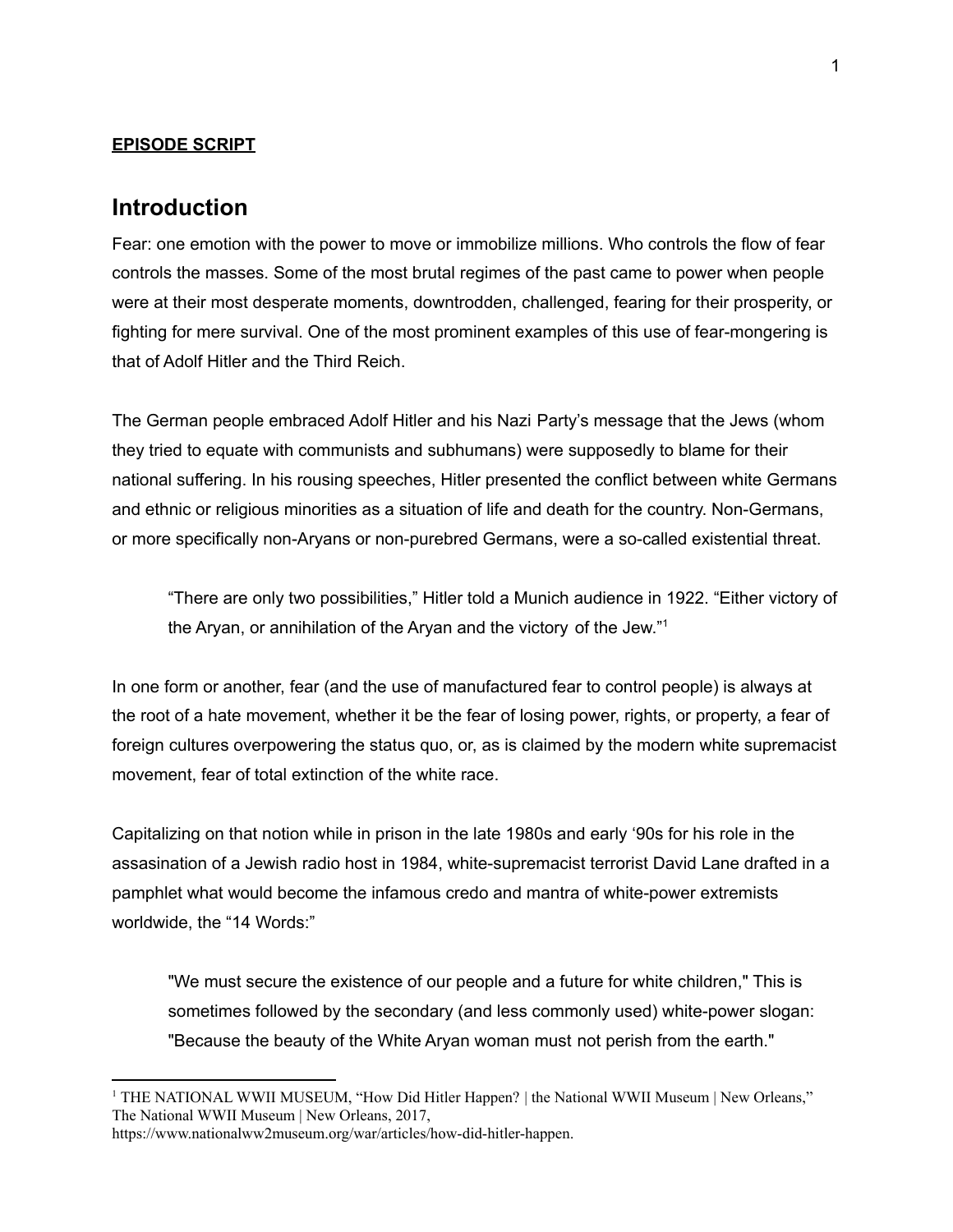*Exhibit A*: David Lane gave the white-power movement a simple focal point: protect the future of the white race from, well, everything non-white, implying that their white existence is fleeting; the threat of extinction (or a "great replacement") looms.

David Lane was one of the leaders of the white-supremacist terrorist group The Order. Formed in 1983, The Order served as a paramilitary arm of the Aryan Nations organization and aimed to form a white homeland in Washington, Oregon, and Idaho via violent insurrection. We'll talk more about Lane and this group in a later episode.

"Securing the existence of white people" is a broad statement and can be interpreted in many frightening ways. In Hitler's case, securing the existence of his Aryan nation meant the extinction of Jewish people and other "non-Aryans." If we look at the Southern slaveholder class of the antebellum United States, "securing their existence" meant attempts at secession from the Union and the establishment of a sovereign slave-owning nation to keep Black people in slavery and whites in power until the end of time. Or, at the very least, to keep whites completely separate from those they viewed as "lower classes of humans," if they saw non-whites as human beings at all.

In the case of more modern American white supremacists, the movement has been and is idling somewhere in between dreaming of carving out an all-white homeland for themselves within the landmass of the United States or taking violent action and executing non-white people to hasten the result in their own locales. For example, the racist gunman who was responsible for the deaths of 22 people and the wounding of dozens more in a Walmart store in El Paso, Texas, in 2017, was a proponent of separate ethnic states. In his manifesto, he wrote about wanting "a confederacy of territories with at least one territory for each race."<sup>2</sup>

Dylann Roof, the American neo-Nazi terrorist, instead scorned efforts by white "separatist" groups like the Northwestern Front, which aims to create a sovereign white nation within the Northwestern United States, as ineffective. Roof stated in his manifesto:<sup>3</sup>

<sup>2</sup> Lauretta Charlton, "What Is the Great Replacement?," *The New York Times*, August 6, 2019, sec. U.S., <https://www.nytimes.com/2019/08/06/us/politics/grand-replacement-explainer.html>.

<sup>&</sup>lt;sup>3</sup> Roof Dylann, "Dylann Roof Journal," The Post and Courier, 2016,

[https://bloximages.newyork1.vip.townnews.com/postandcourier.com/content/tncms/assets/v3/editorial/c/5f/c5f6550c](https://bloximages.newyork1.vip.townnews.com/postandcourier.com/content/tncms/assets/v3/editorial/c/5f/c5f6550c-be72-11e6-b869-7bdf860326f5/584b525a792e0.pdf.pdf) [-be72-11e6-b869-7bdf860326f5/584b525a792e0.pdf.pdf.](https://bloximages.newyork1.vip.townnews.com/postandcourier.com/content/tncms/assets/v3/editorial/c/5f/c5f6550c-be72-11e6-b869-7bdf860326f5/584b525a792e0.pdf.pdf)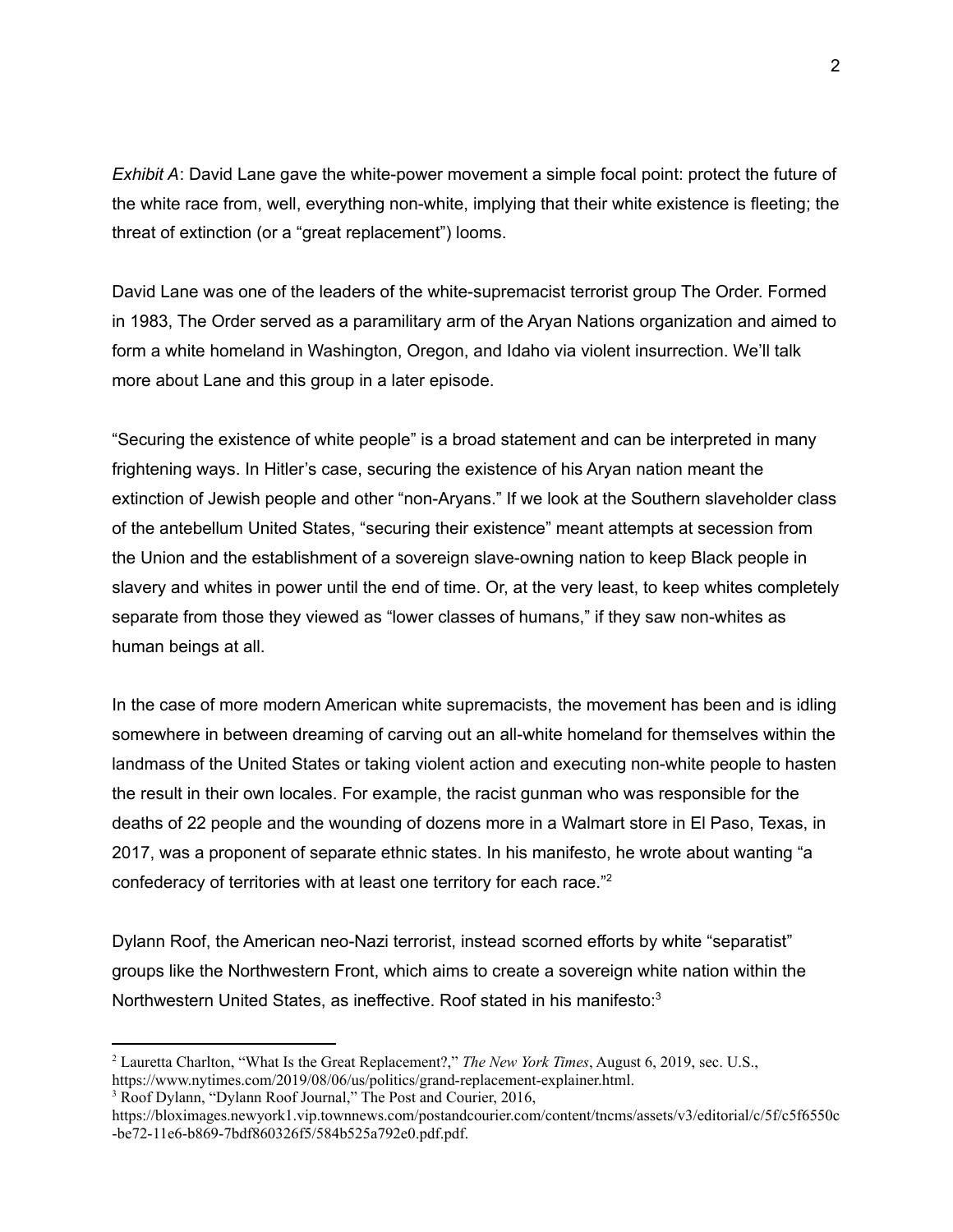"To me, the whole idea [of a Northwest white homeland] just parralells [sic] the concept of White people running to the suburbs. The whole idea is pathetic and just another way to run from the problem without facing it." 4

He ultimately murdered 9 Black parishioners of an African Methodist Episcopal church in Charleston, South Carolina, in 2015, in an attempt to further his racist endeavor to secure a white homeland.

Each of these horrific acts of terrorism stemmed from the perpetrators believing they were making a so-called "positive" contribution towards a broader effort to solve the "problem" of Black and brown people encroaching on white autonomy and threatening white prosperity in America. The El Paso gunman even mentioned the "Great Replacement Theory," a term coined in 2011 by white-nationalist French conspiracy theorist and writer Renaud Camus and channeled by neo-Nazis at the deadly white nationalist rally in Charlottesville, Virginia, in August 2017.

The basis of the Great Replacement Theory and the fearmongering behind it is this: white supremacists believe that through non-white immigration and miscegenation—or interracial relationships that produce offspring—the white race is being driven to extinction. Camus wrote about this in the context of Muslims immigrating into France and replacing the white populace there physically and culturally, so it's important to note that these views span the globe and discriminate equally.

In the last episode, "White Homeland: Part 1," we dissected racist efforts by the Knights of the Golden Circle, the Confederado slave colonies of Brazil, and Abraham Lincoln's colonization effort of Île-à-Vache, or "Cow Island," off the coast of Haiti. These movements were attempts to carve out spaces for white dominance by annexing foreign territory.

Today, we explore similar efforts to create white ethno-states *within* the United States. We dig into Oregon's racist founding history and its state constitution from 1859, which forbid slavery

<sup>4</sup> Knute Berger, "Hate-Filled Zone: The Racist Roots of a Northwest Secession Movement | Crosscut," crosscut.com, July 8, 2015,

[https://crosscut.com/2015/07/hate-filled-zone-a-group-of-white-racists-wants-a-nw-secession-a-vile-dream-with-dee](https://crosscut.com/2015/07/hate-filled-zone-a-group-of-white-racists-wants-a-nw-secession-a-vile-dream-with-deep-historic-roots) [p-historic-roots.](https://crosscut.com/2015/07/hate-filled-zone-a-group-of-white-racists-wants-a-nw-secession-a-vile-dream-with-deep-historic-roots)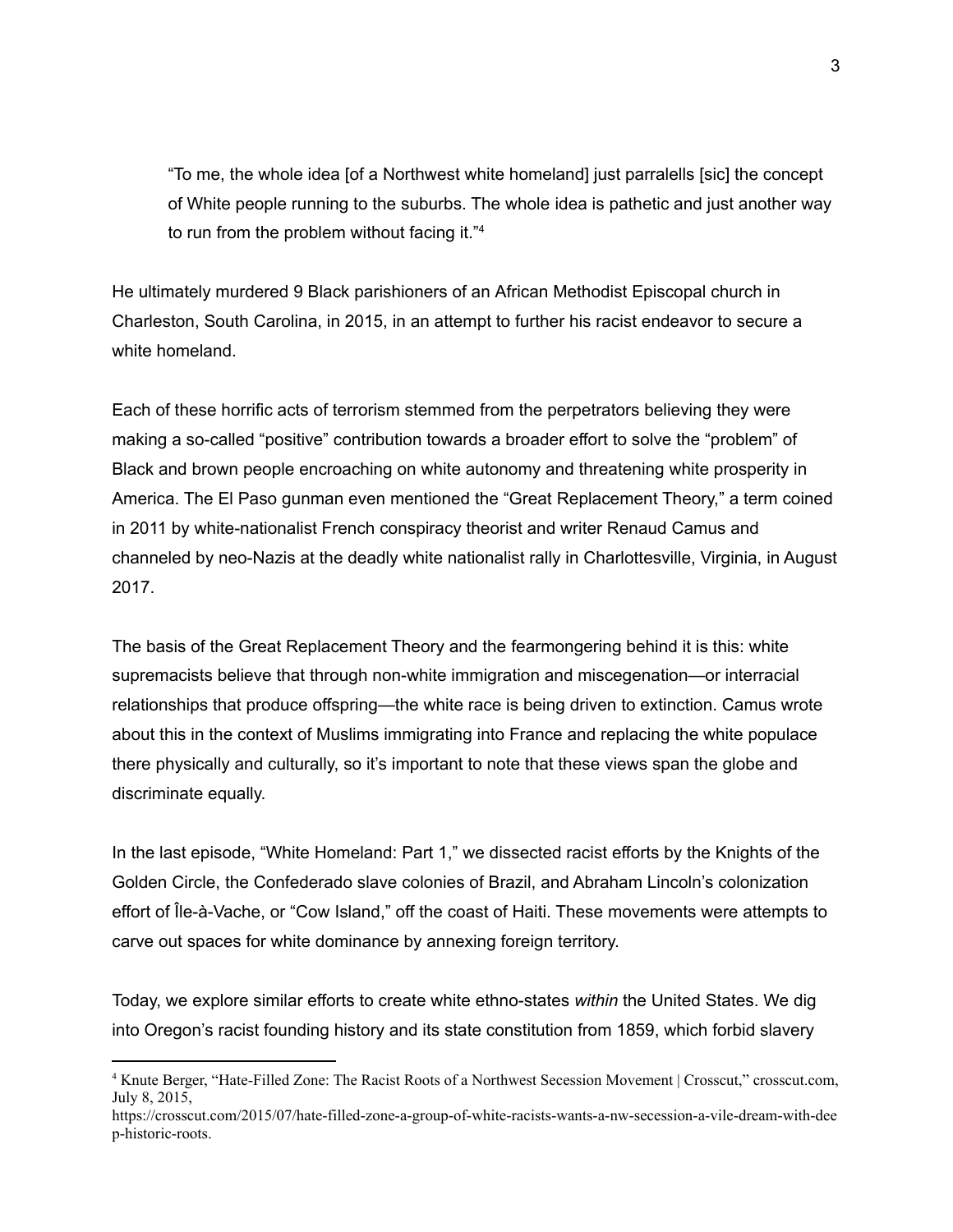while also prohibiting Black people from inhabiting land in the territory. We'll also look at the broader impacts of systemic racism in our cities and suburbs and the creation of our highway infrastructure to purposely divide us and aid white supremacist efforts.

#### This is episode 8 of *F\*\*\* Your Racist History: White Homeland: Part 2.*

# **Oregon: "Whites Only"**

The American Pacific Northwest: territory bounded by the Pacific Ocean to the west and the Rocky Mountains to the east. A land of plenty, nature untouched, raw beauty, tree huggers, granola, hippie central. That's how most people see it, anyway. And, while it is all that, it's also so much more.

In 1818, Oregon Country was established by international treaty between the United States and the United Kingdom. It comprised modern-day Oregon, Idaho, Washington, and parts of Montana, Wyoming, and even British Columbia, Canada. Increased immigration to the new United States territory via the Oregon Trail prompted a revision of the treaty in 1846, establishing the modern border between Canada and the U.S. However, by this point in its young history, Oregon Country, or the Oregon Territory as it would come to be known, had already established itself as a white ethno-state, a racial homeland, and it was codified in their racial Exclusion Laws.

Following a fight over a horse, by a freed Black man and a Native American man named Cockstock, which left the Native American and two white men dead in March 1844, a law banning Black people from the area was enacted. Although an original copy of the law does not exist today, pieces of it have survived from later reprints. Somewhat to its credit, it stated that slavery and involuntary servitude "shall forever be prohibited in Oregon," but showed its true intent when it also said that freed slaves had to leave the state within three years. *Hmm*. The law also stipulated that anyone found to be in breach would be arrested, tried, and sentenced to "no less than twenty nor more than thirty-nine stripes to be inflicted by the constable." You can brush up on the racist history of constables and slave patrols in episode two.<sup>5</sup>

<sup>5</sup> McClintock, T. C. (2021). *James Saules, Peter Burnett, and the Oregon Black Exclusion Law of June 1844 on JSTOR*. Jstor.org.

[https://www.jstor.org/stable/40491550?read-now=1&refreqid=excelsior%3Acc034ba2650716a3baed6bf023956fcd&](https://www.jstor.org/stable/40491550?read-now=1&refreqid=excelsior%3Acc034ba2650716a3baed6bf023956fcd&seq=2#page_scan_tab_contents) [seq=2#page\\_scan\\_tab\\_contents](https://www.jstor.org/stable/40491550?read-now=1&refreqid=excelsior%3Acc034ba2650716a3baed6bf023956fcd&seq=2#page_scan_tab_contents)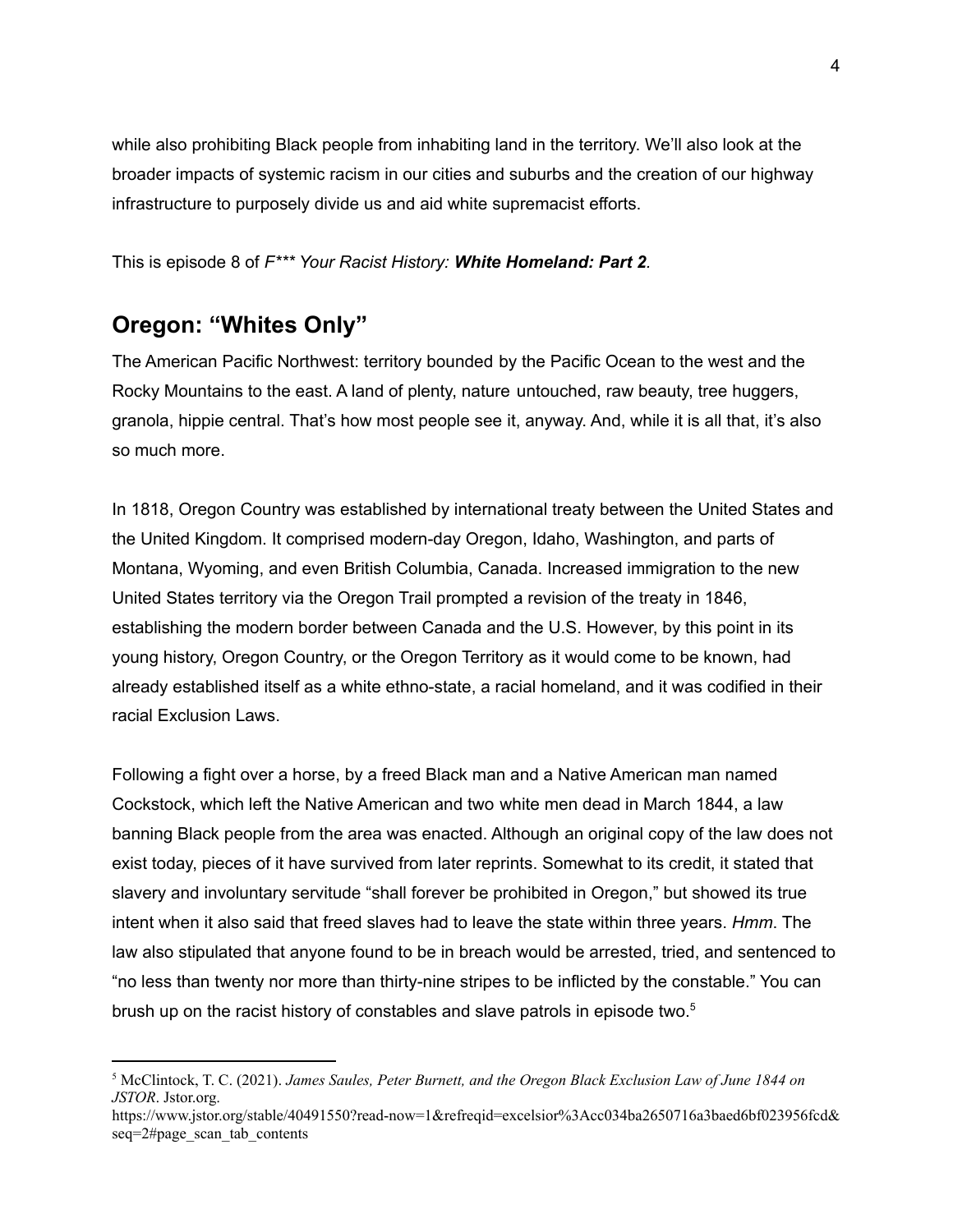The punishment of whipping was later replaced with hard labor, but the law still remained. In 1849, the Oregon legislature passed yet another Exclusion Law:

"It shall not be lawful for any negro or mulatto to enter into, or reside within the limits of this Territory. Providing that nothing in this act shall...apply to any negro or mulatto now resident in this Territory, nor shall it apply to the offspring of any such as are residents."<sup>6</sup>

Basically, if you were a person of color and were already in the territory, you'd be allowed to stay...with major restrictions, of course. But, they weren't letting anyone else in, unless they were white. Their reason? Within the new Oregon Territory's preamble, the law stated that it would be "highly dangerous to allow free Negroes and mulattoes to reside in the Territory, or to intermix with Indians, instilling into their minds feelings of hostility toward the white race." *Hmm.*

Elements of this law were baked into Oregon's State Constitution over a decade later. At the time, the Oregon Territory had less than 100 Black residents in total.<sup>7</sup> Three separate sections of Oregon's constitution sought to limit the rights of people of color. The Bill of Rights restricted all new people of color from residing in the territory, and it removed the right of existing Black and multiracial individuals from owning real estate and released any existing employment contracts. It also forbid them from holding public office. Another section entitled "Rights of Aliens," which remained in the state constitution until 1970, stated that only new white residents may enjoy the same rights as so-called "native-born citizens." Oregon was admitted as a state to the Union in 1859 with no revisions to its Constitution. It was the first state constitution that allowed racist exclusionary text.

#### **State of Oregon** *Bill of Rights* (full text)*:*

*● Article I: Section 31 - "Rights of aliens; immigration to state. White foreigners who are, or may hereafter become residents of this State shall enjoy the same rights in respect to the possession, enjoyment, and descent of property as native-born citizens. And the Legislative Assembly shall have power to restrain, and regulate the immigration to this State of persons not qualified to become citizens of the United States." (Repealed in 1970)*

<sup>6</sup> Nokes, R. G. (2013, August 9). *Dangerous Subjects*. Oregonhumanities.org.

<https://oregonhumanities.org/rll/magazine/skin-summer-2013/dangerous-subjects/>

<sup>7</sup> Kami Horton, "Oregon's Black Pioneers," opb, January 31, 2019,

[https://www.opb.org/television/programs/oregonexperience/article/oregon-black-pioneers-documentary/.](https://www.opb.org/television/programs/oregonexperience/article/oregon-black-pioneers-documentary/)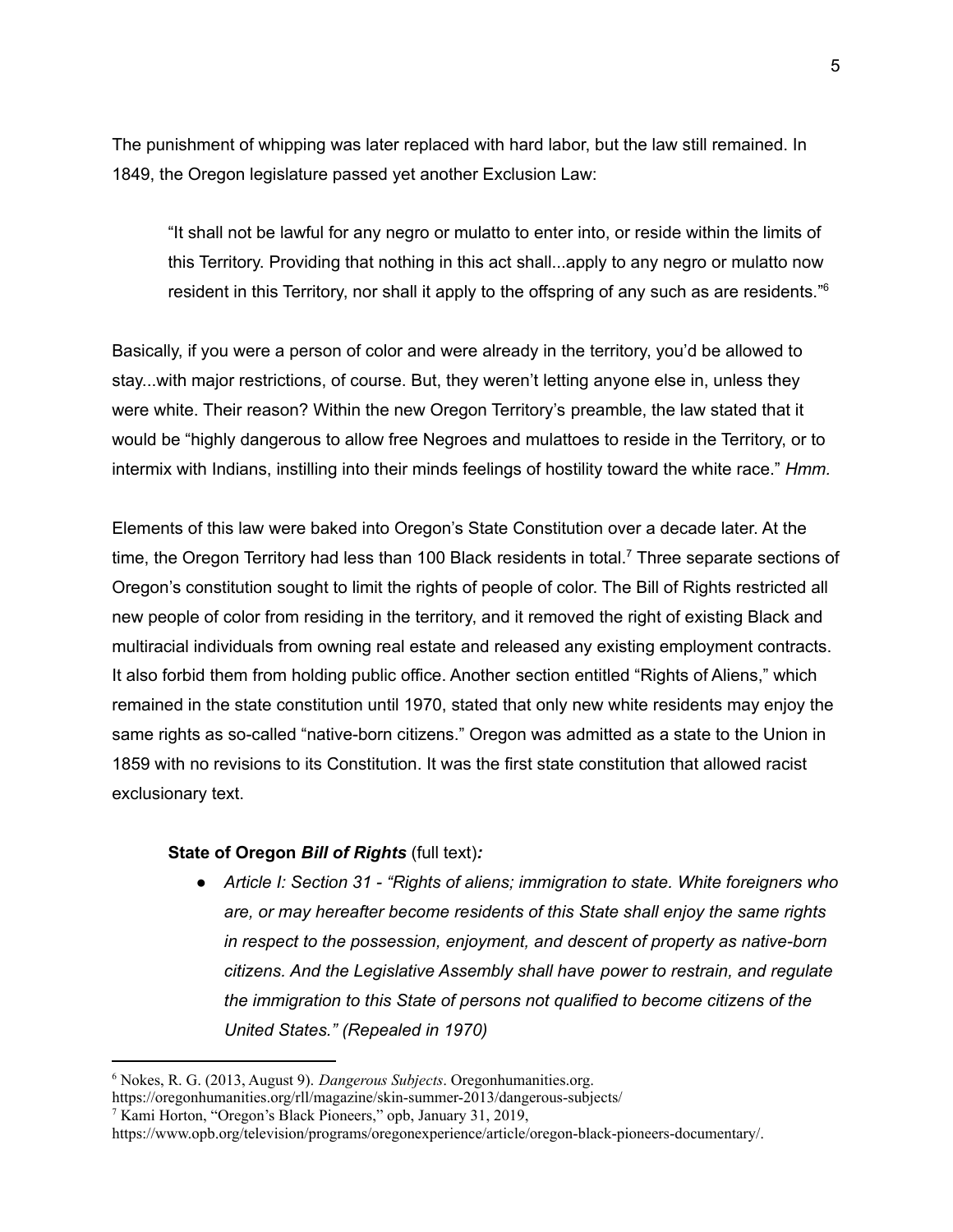- *● Article I: Section 35 - "Restrictions on rights of certain persons. No free negro, or mulatto, not residing in this State at the time of the adoption of this Constitution, shall come, reside, or be within this State, or hold any real estate, or make any contracts, or maintain any suit therein; and the Legislative Assembly shall provide by penal laws, for the removal, by public officers, of all such negroes, and mulattoes, and for their effectual exclusion from the State, and for the punishment of persons who shall bring them into the state, or employ, or harbor them." (Repealed in 1926)*
- *● Article II, Section 6: "No Negro, Chinaman, or Mulatto shall have the right of suffrage."* (Repealed in 1927) *8*

During the American Civil War, Oregon adopted even more laws intended to keep the state as white as possible. For example, it adopted anti-miscegenation laws, which banned white people from marrying anyone who was a quarter or more Black, Native American, Asian, or Hawaiian. (*How* exactly they calculated that and *who* they assembled to make those determinations is lost to history.) In addition, the state legislature adopted a new law requiring all Indigenous peoples and people of color residing in Oregon to pay an additional annual tax of five dollars (about \$130 today). Why? Simply because they weren't white, and they had to pay for the so-called privilege of living among, or "burdening," whites. If anyone was unable to pay, they were forced to perform hard labor such as maintaining public roads and railroads.

Following the end of the Civil War and the ratification of the 14th amendment, which granted citizenship to all persons born or naturalized in the United States—including former enslaved people—and guaranteed all citizens "equal protection of the laws," Conservatives (who at the time were the Democrats) took control of the state legislature after the 1868 elections. They immediately rescinded the state's ratification of the amendment, and were supported at the time by near-universal pleas from Oregonians to leave the Union. This rallying cry for secession would echo throughout the state's history into the modern day. The newly elected Oregon legislature also refused to ratify the 15th amendment, which said no State could deny a citizen the right to vote on account of race, color, or previous condition of servitude, and continued to fight that right until 1959. Although only symbolic, as it was obliged to comply under federal law,

<sup>8</sup> *State of Oregon: Blue Book - Constitution of Oregon*. (2019). Oregon.gov.

https://sos.oregon.gov/blue-book/Pages/state-constitution.aspx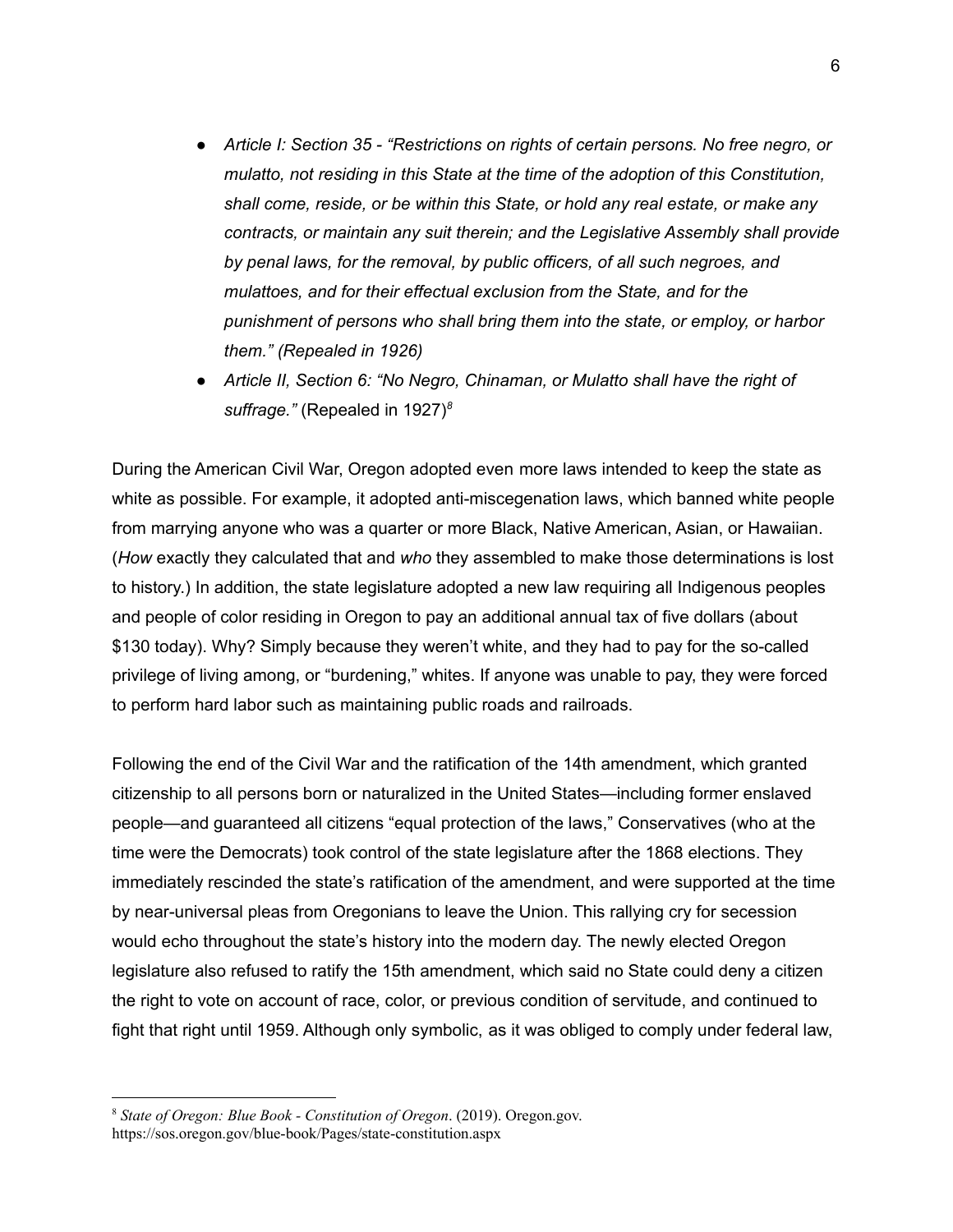it made Oregon's position on the suffrage of people of color clear: neither Blacks nor their voting rights were welcome in the state.

## **KKK in the Northwest**

With the resurgence of the Ku Klux Klan in the 19-teens and 1920s, it is no surprise that KKK membership climbed in the state of Oregon given its racist history. By 1923, Oregon's fifty Klan chapters were over 35,000 members strong. It was the state with the most significant amount of support west of the Mississippi River. In comparison, Texas KKK membership at the time was around 2,500, <sup>9</sup> and the state with the most supporters, Indiana, claimed around 240,000 members. In 1922, the KKK even succeeded in putting one of their own in the Oregon governor's mansion, Walter M. Pierce. A frequent guest at Klan rallies, Pierce would later be elected to Congress in 1932 after years of endorsing the white terrorist group and their slogan "100-percent American." 10

Oregon's neighbor, Washington state, equally embraced the Ku Klux Klan and their racist views. Their membership numbers rivaled Oregon's, and Washington state became known for their KKK "super rallies," following a "Konvention" (spelled on-brand with a "K") in July 1923 that drew over 50,000 attendees. Over the next few years, Klan Konventions continued to host many thousands of spectators. Members and non-members alike joined in on the racist pageantry; these gatherings often included fireworks, 21-gun salutes, patriotic (and factually misrepresented) reenactments of American history, cross-burnings, and fiery pseudo-religious racist sermons. These events were designed to entice white Americans, specifically nonmembers, who they could mesmerize (and frighten) with their rousing "white's only" propaganda and fear-mongering of a Black takeover.

Although turnout at these racist rallies was high, general public acceptance of the Ku Klux Klan remained relatively lukewarm in the Pacific Northwest. Klan members often criticized Oregon newspapers for not publishing their anti-Catholic conspiracy theories. Washington officials concerned about optics banned Klan masks and robes at political rallies and sometimes withheld permission for planned Konventions. Almost as quickly as the Ku Klux Klan rose in the

<sup>9</sup> Ku Klux Klan 1915. (2020). *"Klan Day at the State Fair of Texas" Booklet, 1923*. Utexas.edu; <http://legacy.lib.utexas.edu/taro/utcah/04008/cah-04008.html>

<sup>10</sup> Bruce, B. (n.d.). Fall of the Ku Klux Klan in Oregon During the 1920s. *Voces Novae*, *11*(2). <https://digitalcommons.chapman.edu/cgi/viewcontent.cgi?article=1126&context=vocesnovae>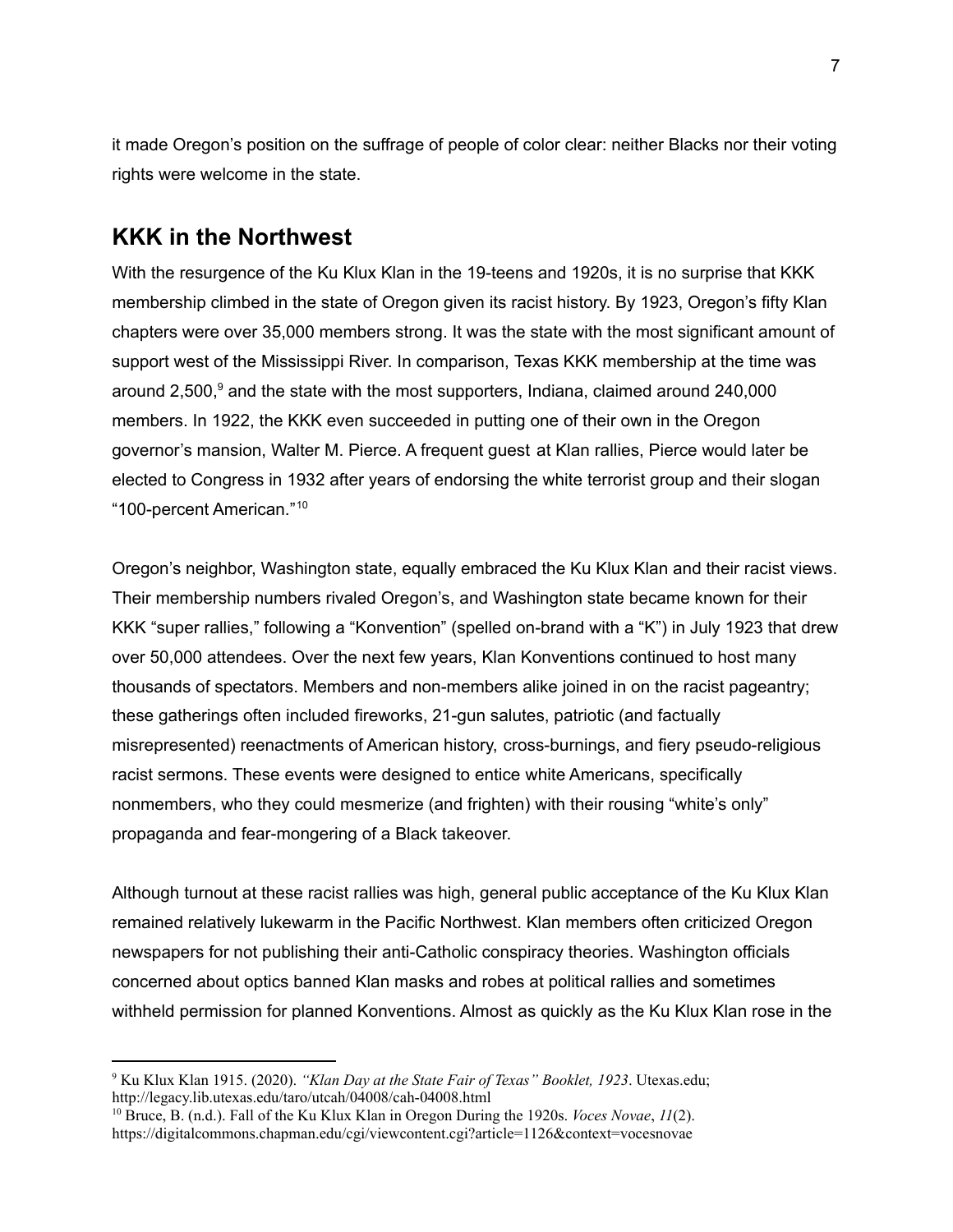Northwestern states, their numbers soon began to diminish. Nevertheless, racist sentiments have remained.

## **Continued Discrimination**

In 1923, the State of Oregon passed laws that prevented Japanese people from owning property and allowed cities to deny them and other people of color business licenses. During World War 2, 4,000 Oregonians of Japanese descent were placed in internment camps and anything of value was stripped from them—we'll discuss Asian internment camps in detail in a later episode. During this time, the Oregon legislature also urged Congress "to deport immediately after the war, all alien Japanese and all Japanese of American citizenship who have indicated dual citizenship..."<sup>11</sup>

## **49 States and the "Reich of Idaho"**

The Northwest Territorial Imperative, a movement also known as the Northwest Front (and mentioned by white-supremacist killer Dylann Roof in his manifesto), started in the 1970s as a white separatist initiative seeking to establish a mono-racial country, meaning a "white's only" homeland. The initial primary supporters of this effort were the late Richard Butler, leader of the violent Idaho-based Aryan Nations organization, and Robert Miles, a white supremacist pseudo-Christian pastor from Cohoctah, Michigan. When they were still alive, both Butler and Miles urged white Americans to flock to the Pacific Northwest, where they could maintain a white racial majority. Richard Butler originally referred to his vision of a white ethnostate as the "49 states and the Reich of Idaho."

In 1986, at the Aryan Nations Conference in Hayden Lake, Idaho, where the theme was "Northwest Territorial Imperative," opinions on the venture were initially split among white supremacists. Some chapters of the KKK and many neo-Nazis approved of the plan to carve out 10-percent of the United States for a white homeland. While others, especially the southern chapters, argued that they should fight for the home they had. They believed the South could rise again.

<sup>&</sup>lt;sup>11</sup> Perry, D. (2020, June 14). Oregon's founders sought a "white utopia," a stain of racism that lives on even as the *state celebrates its progr*. Oregonlive.

[https://www.oregonlive.com/history/2020/06/oregons-founders-sought-a-white-utopia-a-stain-of-racism-that-lives-o](https://www.oregonlive.com/history/2020/06/oregons-founders-sought-a-white-utopia-a-stain-of-racism-that-lives-on-even-as-state-celebrates-its-progressivism.html) [n-even-as-state-celebrates-its-progressivism.html](https://www.oregonlive.com/history/2020/06/oregons-founders-sought-a-white-utopia-a-stain-of-racism-that-lives-on-even-as-state-celebrates-its-progressivism.html)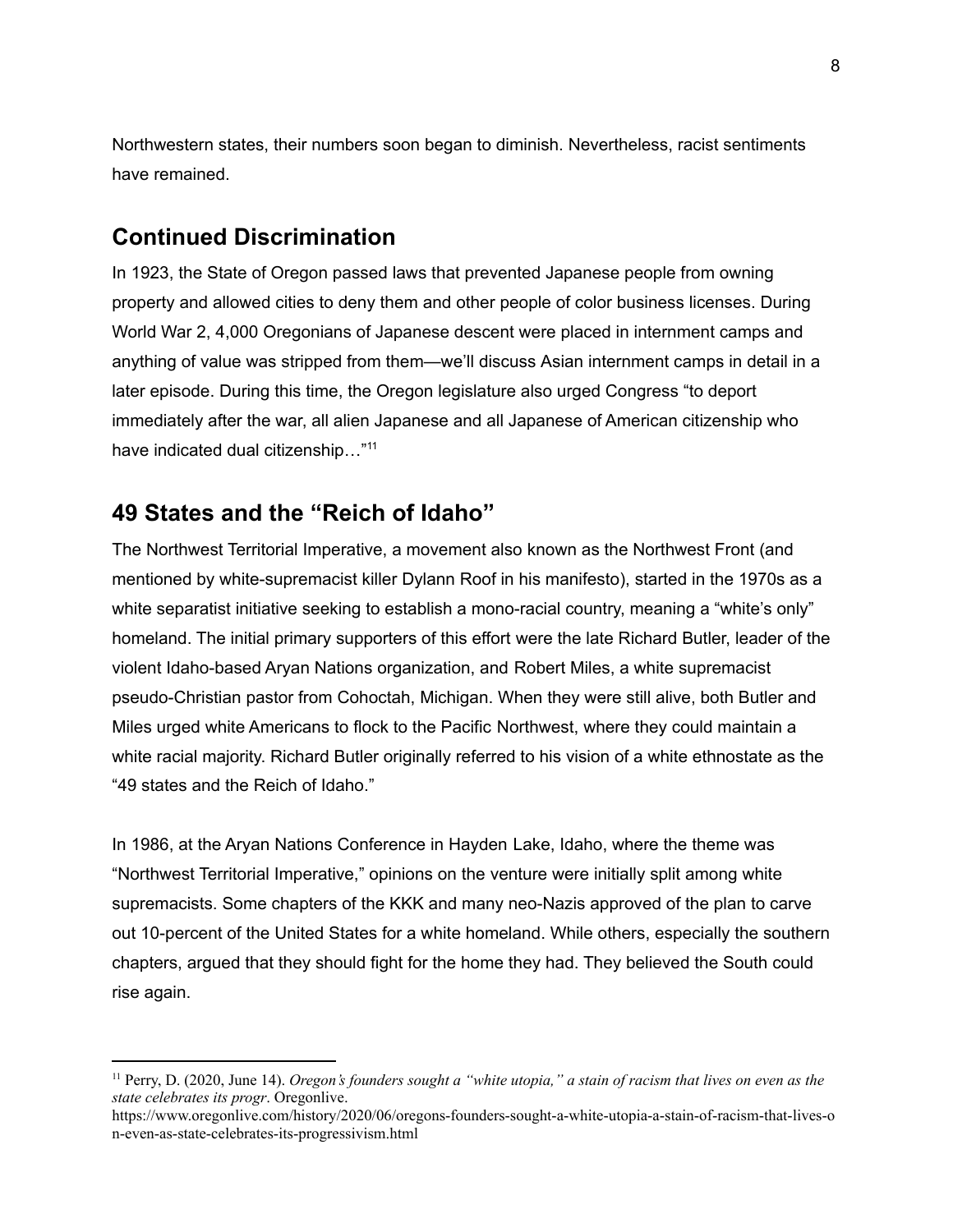White supremacist Harold Covington led the Northwest Front initiative until his death in 2018. He joined the neo-Nazi National Socialist White People's Party (previously known as the American Nazi Party) the same year he joined the U.S. Army in 1971. Two years later, Covington was discharged and decided to roam the African continent. He became inspired by South Africa's apartheid government; an oppressive racial segregation system enforced there until the early 1990s.

In 1976, Covington was expelled from Rhodesia (modern-day Zimbabwe) after sending threatening letters to a Jewish congregation there. Upon his return to the United States, he advocated for his new paramilitary group, the Northwest Front, clearly stating its intentions; "of course, it's racism. What's wrong with racism? It's the purest form of patriotism."<sup>12</sup>

It is unclear who is leading Covington's separatist movement today or even how many people might be involved. However, it is still active with continued (and growing) support from known white supremacist and neo-Nazi groups worldwide. And, the desire to establish a white homeland in the Pacific Northwest continues to be a driving force. The racist separatist doctrines held by Richard Butler, Robert Miles, and Harold Covington certainly did not die with them. They continue to inspire new generations of white supremacist activity at the expense of innocent lives.

## **Dylann Roof**

On June 17, 2015, a young neo-Nazi named Dylann Roof walked into the historic [Emanuel](https://en.wikipedia.org/wiki/Emanuel_African_Methodist_Episcopal_Church) African Methodist [Episcopal](https://en.wikipedia.org/wiki/Emanuel_African_Methodist_Episcopal_Church) Church, locally endeared as "Mother Emanuel," in Charleston, South Carolina, and opened fire on a Bible study group praying inside. The victims, six women and three men, were all African-American members of the church, and the horrific act of deadly terrorism devastated the entire community. It's believed the church was targeted by Roof because of its historic association with the Civil Rights movement.

Following the murders, Dylann Roof's manifesto was uncovered online. In it, he claimed to take inspiration for the killings directly from Harold Covington, even paying homage to him in the title, *The Last Rhodesian*. In his manifesto, which Roof published on a public website, he blames Black people for America's problems and claimed that segregation was a "defensive measure,"

<sup>12</sup> MICHEL, C. (2015, July 7). *Want to Meet America's Worst Racists? Come to the Northwest*. POLITICO Magazine. <https://www.politico.com/magazine/story/2015/07/northwest-front-americas-worst-racists-119803/>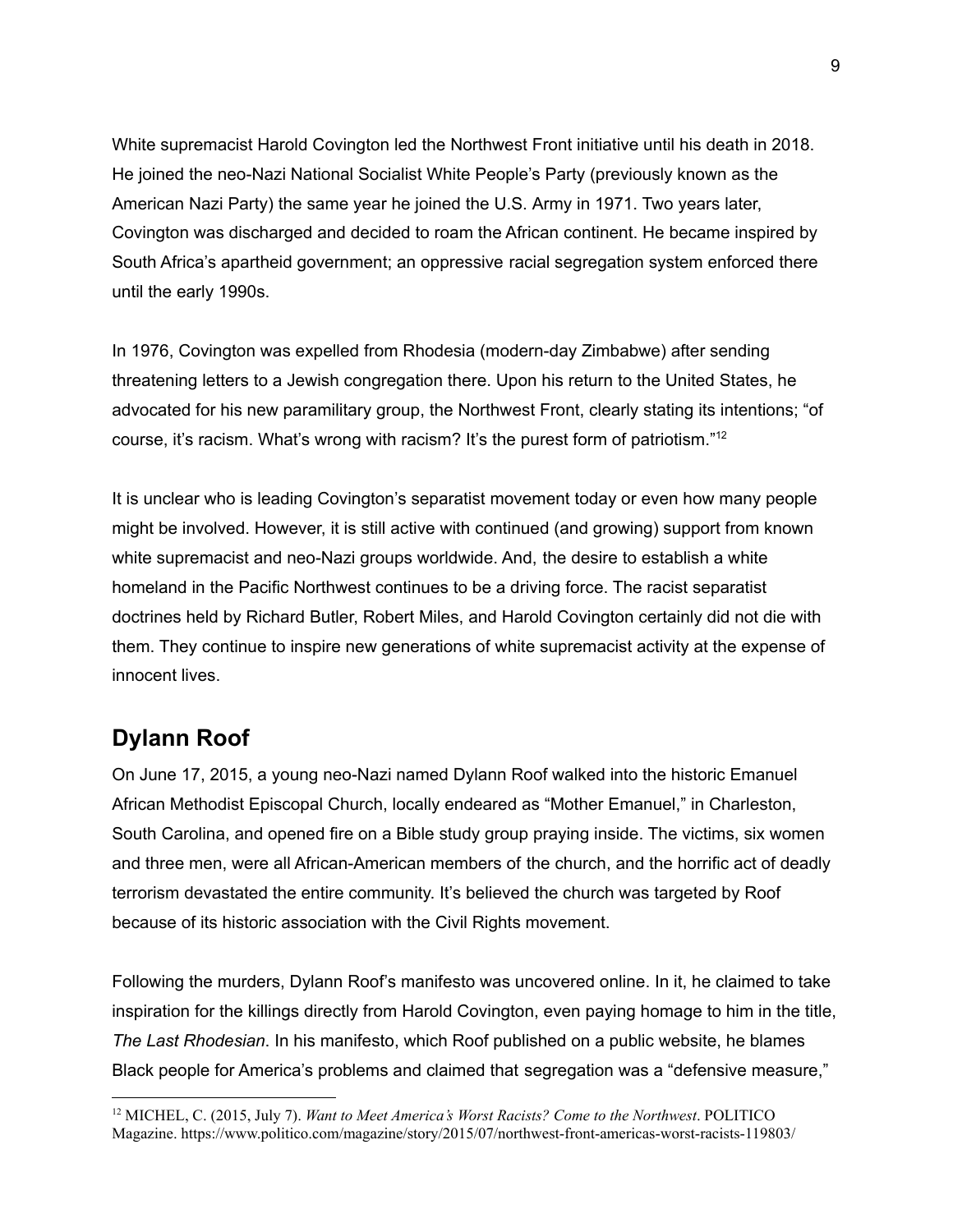echoing Harold Covington's racist "white homeland" views. Covington later said before his own death that the mass murder committed by Dylann Roof was just a "preview of coming attractions." Sadly, in this regard, he wasn't wrong.

# **Portland MAX Train Killing**

The long history of white supremacy and restrictive, racist laws in Oregon and the Pacific Northwest of America has also given rise to other violent events in recent decades. In 1988, Ethiopian immigrant Mulugeta Seraw was murdered by neo-Nazi skinheads in Southeast Portland. The 28-year-old man had been saying his goodbyes to friends when the group of so-called "white pride" skinheads approached and started shouting racial slurs and obscenities. Quickly, things turned violent. Seraw was brutally murdered with a baseball bat and kicks from the steel-toed boots of the racist skinheads—and the city's image as a place of peace and tolerance was shattered. The crime seemed to shock the city of Portland, but it shouldn't have. Racist skinheads (let alone racism in general) had noticeably been prevalent for years by the time of Seraw's murder. The powers that be had simply ignored the warnings—something that continues to this day. $13$ 

More recently, in 2017, a white man named Jeremy Christian boarded a full MAX commuter train in Portland. He began screaming at two young women and directed anti-Muslim slurs at them, claiming that people of color were "ruining the city."

Bystanders tried to intervene and physically move the aggressor away from the young women, but he only became more agitated. A man named Taliesin Myrddin Namkai-Meche was trying to record the disturbance when Jeremy Christian swiped the phone out of his hand and plunged a knife into his neck. He also attacked two train passengers named Rick Best and Micah David-Cole Fletcher. Namkai-Meche and Best died as a result of their wounds, and Fletcher was severely wounded.

The racist attacker was charged with two counts of murder and one count of attempted murder. An Oregon jury found him guilty in February 2020 and eventually sentenced him to two life sentences in prison without parole.

<sup>13</sup> Denson, B. (2014, November 13). *1998 story: Legacy of a hate crime: Mulugeta Seraw's death a decade ago avenged*. Oregonlive. [https://www.oregonlive.com/portland/2014/11/1998\\_story\\_legacy\\_of\\_a\\_hate\\_cr.html](https://www.oregonlive.com/portland/2014/11/1998_story_legacy_of_a_hate_cr.html)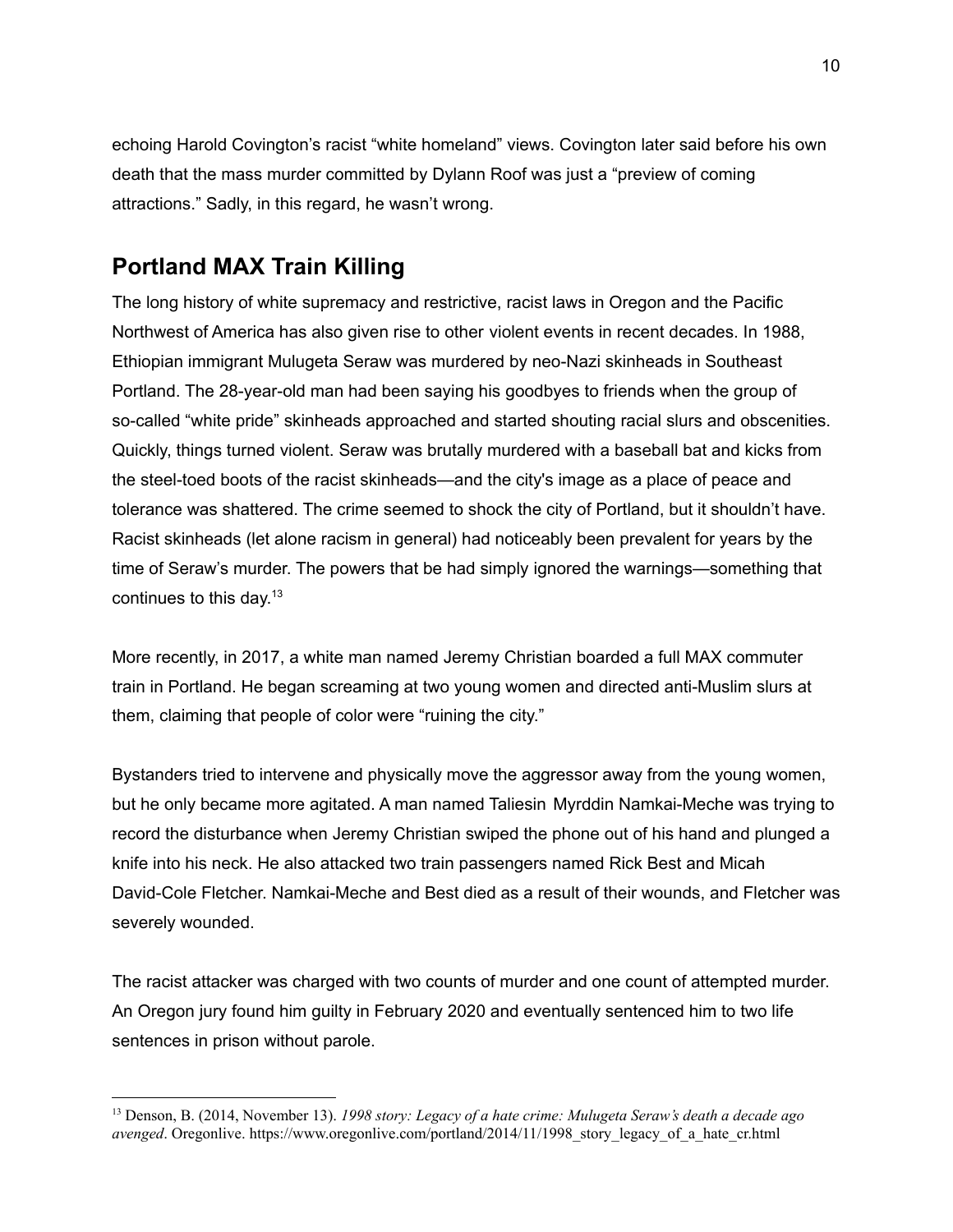Over the last year, since the outbreak of the Covid-19 pandemic, hate crimes in the state of Oregon have increased over 300-percent. The Asian American and Pacific Islander (or AAPI) communities reported 42-percent of all the occurrences, highlighting a nationwide surge in anti-AAPI sentiment and attacks. 14

A recent (2021) survey by the *Salem Statesman Journal* also found that almost 40-percent of Oregon residents believe that white people are unfairly discriminated against and that America (*get this*) should do more to preserve its white, "European" heritage, (*hmm*) despite the fact that Orgeon is already an overwhelming 86-percent white today (and only 2.2-percent Black). The survey also showed that about 11-percent of Oregonians support outright white nationalist principles and anti-establishment militia groups. <sup>15</sup> That doesn't sound much like "peace and love" coming from a state that is mostly known for its "hippie" culture.

# **Conclusion**

So, what's the moral of this wannabe secessionist story?

It's not that there are sects of radical white supremacists mobilized by fear of white oppression or "replacement" that would rather slice off whole sections of the country for Aryan safe spaces than cohabitate with non-white people. Of course not, that's nothing new. Instead, where Americans may often go wrong here is believing that these are *fringe* movements that don't have any connection to their own daily lives. That is a huge mistake.

We can point to movements like Northwest Territorial Imperative and call them fringe, alt-right, white nationalist, extremist movements. Still, the reality is there are elements baked into our larger systems that breed inequity right in our own backyards. And, there are still plenty of us who would rather turn a blind eye to it than face the truth about our past and present. Just ask yourself how millions of Germans were able to ignore the rise of Adolf Hitler's diabolical Reich. Then, look around, and ask yourself again if we might be experiencing something similar right now.

<sup>14</sup> Wilson, C. (2020, May). *Oregon Hate Crime Reports Up 366% Amid Coronavirus Pandemic*. Opb; OPB. <https://www.opb.org/news/article/hate-bias-crime-incidents-covid-19-asian-americans-oregon/>

<sup>15</sup> Lugo, D. (2021, June 14). *4 in 10 Oregonians agree with core white nationalist arguments, survey reveals*. Statesman Journal; Salem Statesman Journal.

[https://www.statesmanjournal.com/story/news/2021/06/14/survey-reveals-scale-oregonian-support-white-nationalist](https://www.statesmanjournal.com/story/news/2021/06/14/survey-reveals-scale-oregonian-support-white-nationalist-ideals/7657355002/)[ideals/7657355002/\)](https://www.statesmanjournal.com/story/news/2021/06/14/survey-reveals-scale-oregonian-support-white-nationalist-ideals/7657355002/)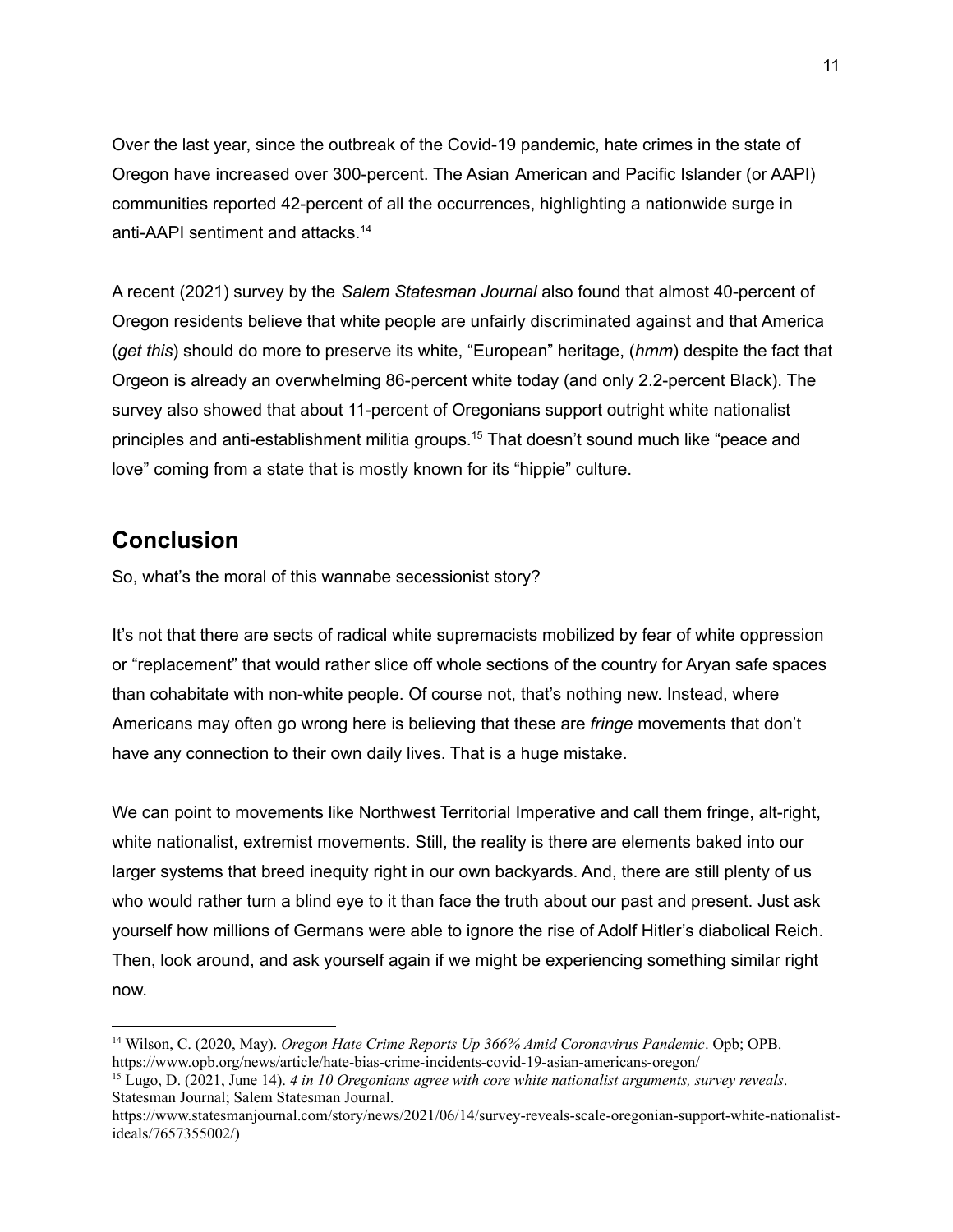Many American's live in the suburbs, a trend which can be traced back to the end of World War 2 with something called Levittowns. Levittowns were named for the original construction company that developed them, Levitt and Sons. They built eight suburban housing complexes in Pennsylvania, New York, New Jersey, Maryland, Virginia, and Puerto Rico in the early 1950s and '60s. These were modern communities at the time, chock full of amenities like bowling alleys, grocery stores, and affordable two-bedroom homes, perfect for G.I.s returning from war and their growing families. This type of suburban housing development became hugely popular, and community subdivisions much like Levittowns still dominate the American real-estate market. Sounds sort of idyllic, right?

What's not so well-known about Levittowns is that their creator, William J. Levitt, refused to sell his homes to people of color.

Per Julie Lasky from the *New York Times*, "Early [Levittown] leases barred homeowners from renting or selling to those who weren't 'Caucasians,' although they stipulated that people of color could work as domestics." 16

Rather than calling this out as a United States constitutional violation, the Federal Housing Administration instead made segregation a requirement for housing developers to qualify for subsidies through the program.<sup>17</sup> Effectively, Levittowns were legal, government-sanctioned, whites-only communities, and they weren't the only of their kind. Often called "racial covenants," racist language codified in official real estate documents was rampant across the country until the 1960s. This language, such as the owner being prohibited from reselling the property to a Black family, was often required by banks in order to be approved for a loan. The argument at the time was that families of color moving into white neighborhoods would allegedly lower property values and increase crime rates. Some of that racist language is *still* present in home and real estate covenant documents today; University of Washington researchers, for example, recently uncovered racial covenant language "affecting about 20,000 properties" in Washington state's King County, which includes the city of Seattle.<sup>18</sup>

<sup>&</sup>lt;sup>17</sup> "A 'Forgotten History' of How the U.S. Government Segregated America," NPR.org, May 3, 2017, [https://www.npr.org/transcripts/526655831.](https://www.npr.org/transcripts/526655831) <sup>16</sup> Julie Lasky, "Levittown, N.Y.: The Original Starter Community," *The New York Times*, December 19, 2018, sec. Real Estate, [https://www.nytimes.com/2018/12/19/realestate/levittown-ny-the-original-starter-community.html.](https://www.nytimes.com/2018/12/19/realestate/levittown-ny-the-original-starter-community.html)

<sup>&</sup>lt;sup>18</sup> Heidi Groover, "Racist Restrictions in Old Home Deeds across Washington State Will Get Expanded Scrutiny," The Seattle Times, May 1, 2021,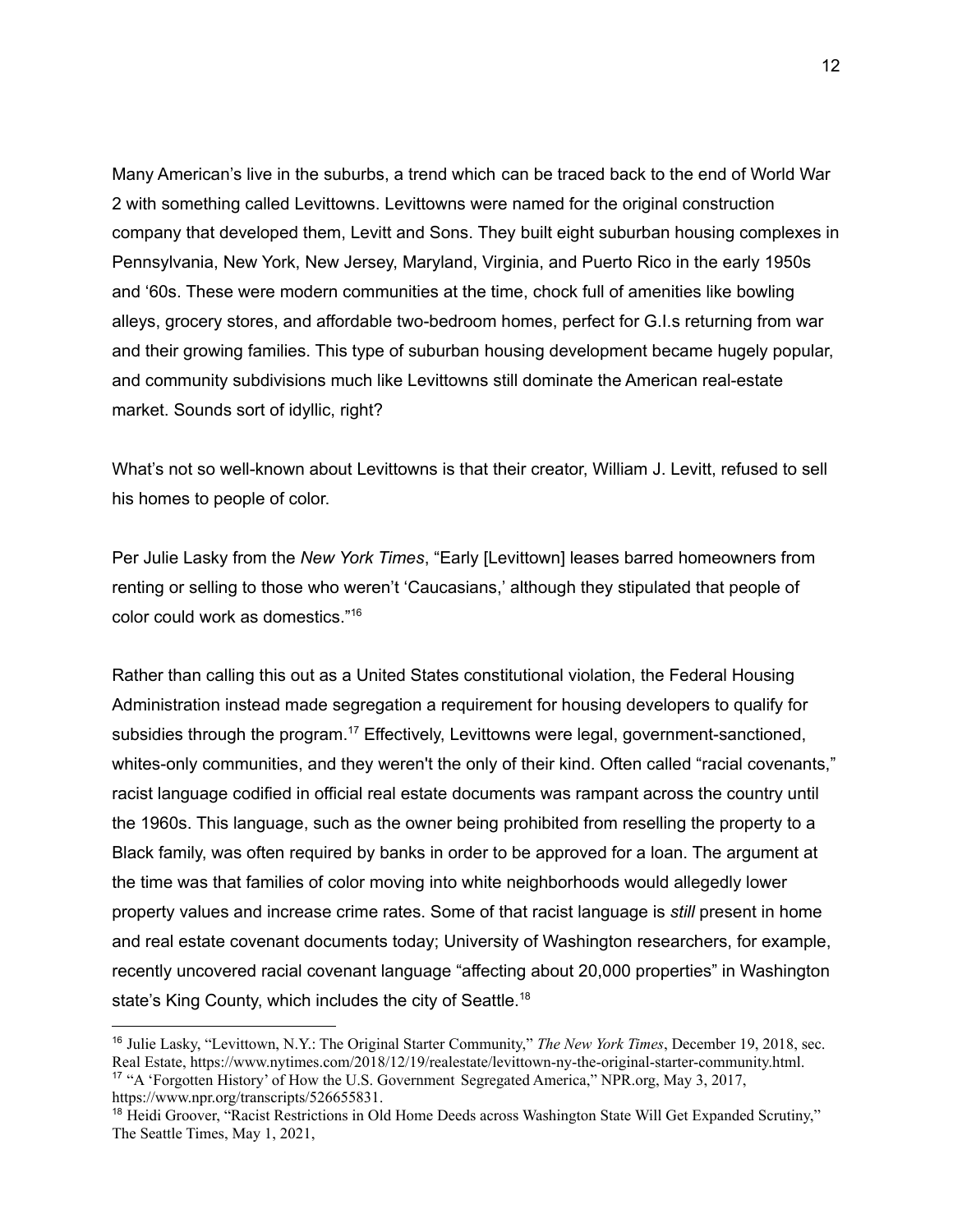We like to think of the Jim Crow era as separate drinking fountains and segregated buses in the South, but the effects of white separatism within the housing market throughout the United States can still be felt today. This is the origin story of many modern American suburbs and communities, and it was followed up with mortgage discrimination, predatory lending practices, and redlining that still stubbornly persists to this day despite the illegality and inhumanity of it all. We'll go much more in-depth into things like racist lending practices and redlining in a later episode.

Still, even when communities of color did manage to carve out prosperous neighborhoods for themselves, U.S. infrastructure (and, of course, American racists) had a habit of running right through them. Per the Department of Transportation, the Federal Aid Highway Act of 1957 displaced over 475,000 households and 1 million people from 1957 to 1977. <sup>19</sup> Most of these households displaced by our national interstate system belonged to communities of color.

Just one example of many is the New Orleans neighborhood of Tremé, a historically black enclave founded in 1783. Tremé was one of the few places in New Orleans where free people of color could buy property prior to the Civil War, and it became a vibrant cultural center for the black community even during the Jim Crow era.<sup>20</sup> Then the national highways came.

The Claiborne Expressway cleaved the neighborhood into fragments, leading to business closures and displaced residents. Now, 80 years later, President Joe Biden is attempting to right some of these wrongs, and has proposed removing the Claiborne Expressway. Current residents of Tremé have major concerns, however.

Today in cities across America, real estate developers are going into lower-income neighborhoods and redeveloping them. A process known as gentrification, it drives property values up, attracts new businesses, and draws wealth, but it often has the effect of displacing existing lower-income residents. Residents of Tremé and other similar neighborhoods worry

<sup>19</sup> Suzanne Gamboa et al., "Bulldozed and Bisected: Highway Construction Built a Legacy of Inequality," www.nbcnews.com, June 18, 2021, [https://www.nbcnews.com/specials/america-highways-inequality/index.html.](https://www.nbcnews.com/specials/america-highways-inequality/index.html)

[https://www.seattletimes.com/business/real-estate/racist-restrictions-in-old-home-deeds-across-washington-state-will](https://www.seattletimes.com/business/real-estate/racist-restrictions-in-old-home-deeds-across-washington-state-will-get-expanded-scrutiny/) [-get-expanded-scrutiny/](https://www.seattletimes.com/business/real-estate/racist-restrictions-in-old-home-deeds-across-washington-state-will-get-expanded-scrutiny/).

<sup>&</sup>lt;sup>20</sup> "Treme Neighborhood | New Orleans," www.neworleans.com, accessed June 30, 2021,

[https://www.neworleans.com/plan/neighborhoods/treme/.](https://www.neworleans.com/plan/neighborhoods/treme/)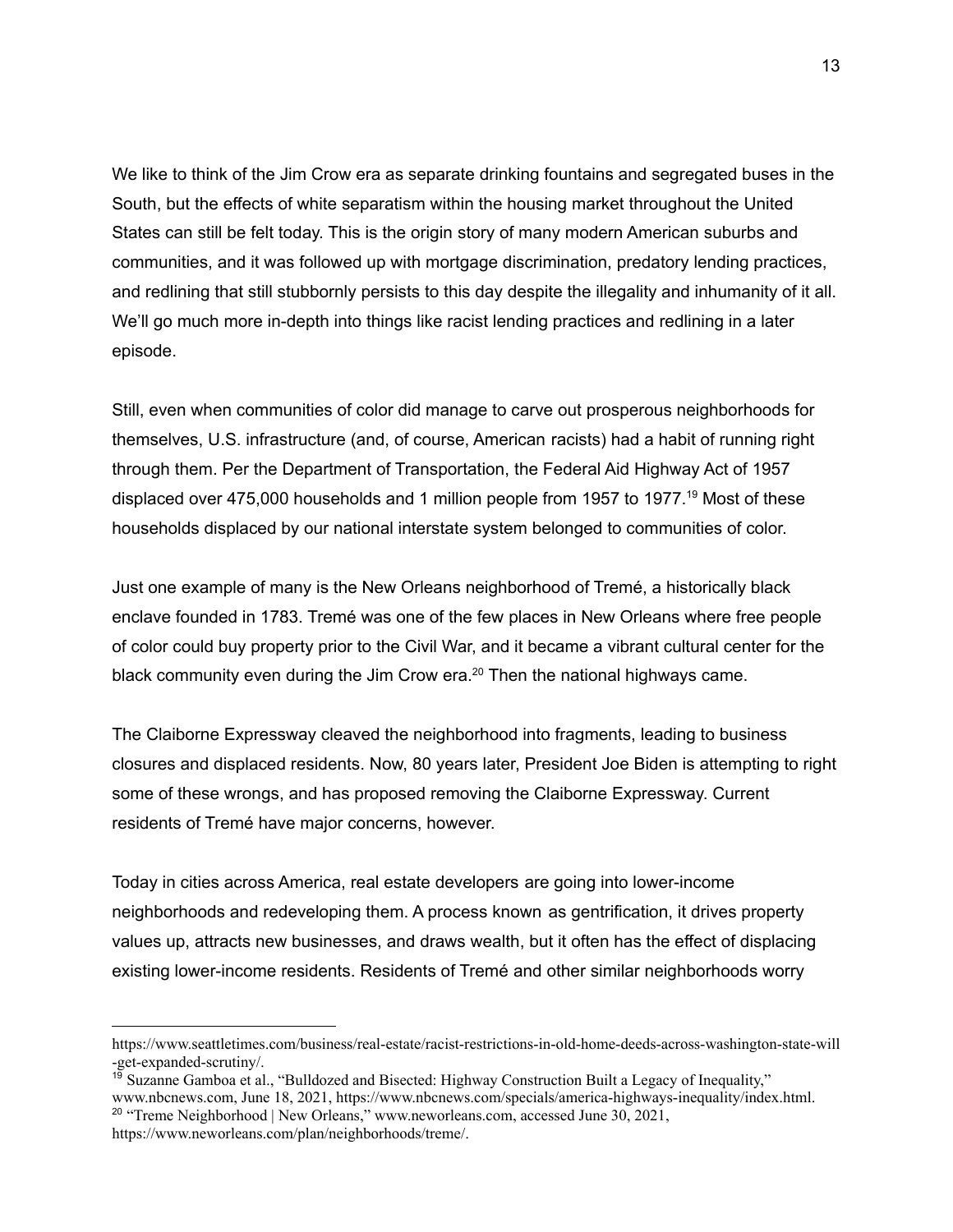these efforts to remove expressways and reroute highways could lead to further displacement and gentrification within their communities.

While this is progress, why must it always come at the expense of the poor and predominantly people of color? Is there not a better, more equitable way to achieve progress?

Writer Douglas Perry put all of this into context in his June 2020 piece for *The Oregonian*. He said, "Progressive white Americans might reject racism and insist there's no place for it in today's society, but that doesn't mean they want to give up the advantages it's provided them. Institutionalized racism created intergenerational wealth for some and not others; it shaped the geography of the cities and towns we traverse every day."<sup>21</sup>

And, it's true. Intergenerational wealth spells security and prosperity for the future. Much of that comes from owning land property and tangible wealth accumulated from one generation to the next. If parents or grandparents were systematically excluded from building that wealth because of the color of their skin until recently, it almost certainly impacts the financial security of current and future generations.

So, here we are today. There's a lot of controversy right now over attempts to critically examine America's history, especially its racist history and how it still impacts us as a nation. Places like Idaho and Tennessee have passed laws banning the teaching of a legal and academic concept called Critical Race Theory in public school and universities. Basically, this ensures students and teachers will be allowed fewer opportunities for thoughtful and informed conversations about how racism may have impacted our development as a nation and a "united" people, even when some of those very people are still dealing with the generational aftershocks caused by practices like segregation and discrimination. No discussions about race relations, at least, not truthful and fully informed examinations of how our past affects our present. In effect, this ensures more whitewashing of our history to make it seem more mild and patriotic than it was. Land of the free, home of the brave—no exceptions.

<sup>&</sup>lt;sup>21</sup> Douglas Perry | The Oregonian/OregonLive, "Oregon's Founders Sought a 'White Utopia,' a Stain of Racism That Lives on Even as State Celebrates Its Progressivism," oregonlive, June 14, 2020,

[https://www.oregonlive.com/history/2020/06/oregons-founders-sought-a-white-utopia-a-stain-of-racism-that-lives-o](https://www.oregonlive.com/history/2020/06/oregons-founders-sought-a-white-utopia-a-stain-of-racism-that-lives-on-even-as-state-celebrates-its-progressivism.html) [n-even-as-state-celebrates-its-progressivism.html.](https://www.oregonlive.com/history/2020/06/oregons-founders-sought-a-white-utopia-a-stain-of-racism-that-lives-on-even-as-state-celebrates-its-progressivism.html)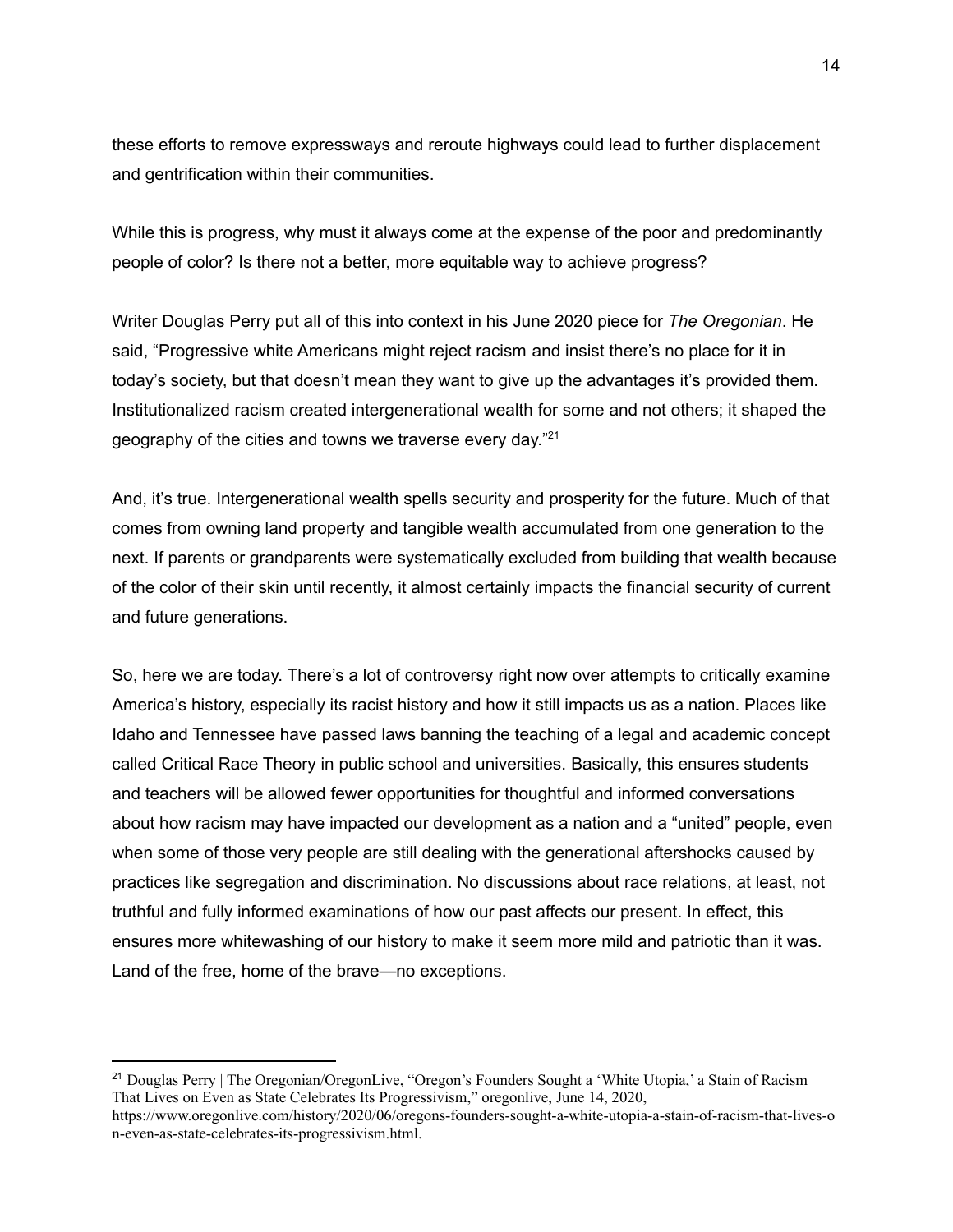But the truth is, there are exceptions, and this podcast hopes to shine a light on just some of the more hidden flaws that have led us to the divisions and inequities of today. If we can't face the truth of who we are, how can we ever hope to be more? Addressing these issues and staring down the truth doesn't diminish America—it makes us a more honorable people able to make informed decisions and changes for a better future for the whole of our nation. It makes us stronger. The truth will set us free, folks. We just have to be brave enough to see it.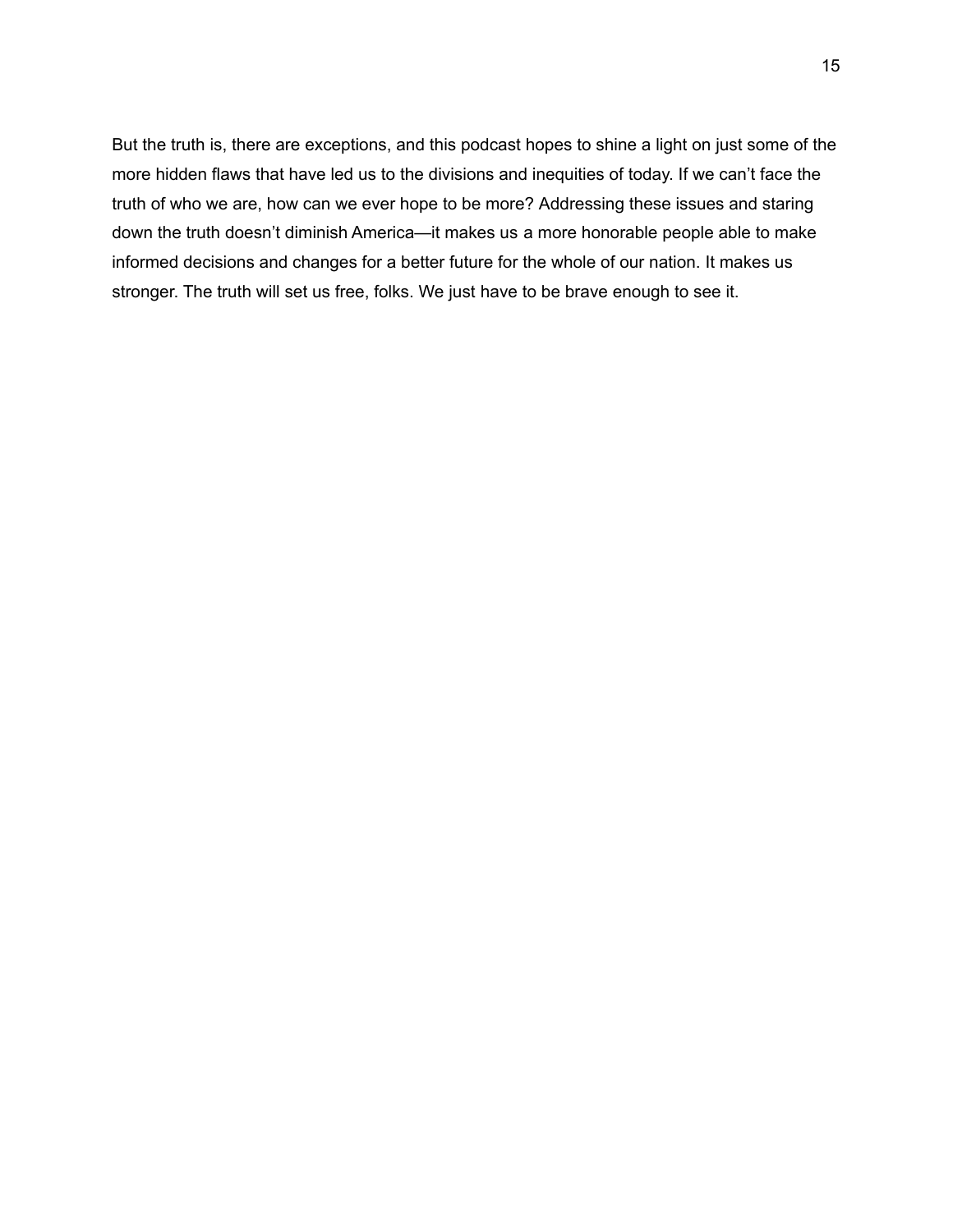## **Bibliography**

"14th Amendment." Oregonencyclopedia.org, 2020. https://www.oregonencyclopedia.org/articles/14th\_amendment/#.YNKqbGhKjIU. "A 'Forgotten History' of How the U.S. Government Segregated America." NPR.org, May 3, 2017. https://www.npr.org/transcripts/526655831. Berger, Knute. "Hate-Filled Zone: The Racist Roots of a Northwest Secession Movement." Crosscut.com. Crosscut, July 8, 2015. https://crosscut.com/2015/07/hate-filled-zone-a-group-of-white-racists-wants-a-nw-seces sion-a-vile-dream-with-deep-historic-roots. -. "Hate-Filled Zone: The Racist Roots of a Northwest Secession Movement | Crosscut." crosscut.com, July 8, 2015. https://crosscut.com/2015/07/hate-filled-zone-a-group-of-white-racists-wants-a-nw-seces sion-a-vile-dream-with-deep-historic-roots. Bernstein, Maxine. "Portland MAX Hero's Last Words: 'Tell Everyone on This Train I Love Them.'" oregonlive, May 30, 2017. https://www.oregonlive.com/portland/2017/05/max\_heros\_last\_words\_tell\_ever.html#inc art\_big-photo. Bruce, Ben. "The Rise and Fall of the Ku Klux Klan in Oregon during the 1920s." *Voces Novae* 11, no. 2 (2019). https://digitalcommons.chapman.edu/cgi/viewcontent.cgi?article=1126&context=vocesno vae. Caldbick, John. "Ku Klux Klan in Washington, 1921-1925." Historylink.org, March 11, 2019. https://www.historylink.org/file/20718. Camhi, Tiffany. "A Racist History Shows Why Oregon Is Still so White." opb. OPB, July 31, 2020. https://www.opb.org/news/article/oregon-white-history-racist-foundations-black-exclusion -laws/. Charlton, Lauretta. "What Is the Great Replacement?" *The New York Times*, August 6, 2019, sec. U.S. https://www.nytimes.com/2019/08/06/us/politics/grand-replacement-explainer.html. Gamboa, Suzanne, Phil McCausland, Josh Lederman, and Ben Popken. "Bulldozed and Bisected: Highway Construction Built a Legacy of Inequality." www.nbcnews.com, June 18, 2021. https://www.nbcnews.com/specials/america-highways-inequality/index.html. Griffey, Trevor. "KKK Super Rallies in Washington State: 1923-24 - Seattle Civil Rights and Labor History Project." Washington.edu, 2020. https://depts.washington.edu/civilr/kkk\_rallies.htm. Groover, Heidi. "Racist Restrictions in Old Home Deeds across Washington State Will Get Expanded Scrutiny." The Seattle Times, May 1, 2021. https://www.seattletimes.com/business/real-estate/racist-restrictions-in-old-home-deedsacross-washington-state-will-get-expanded-scrutiny/.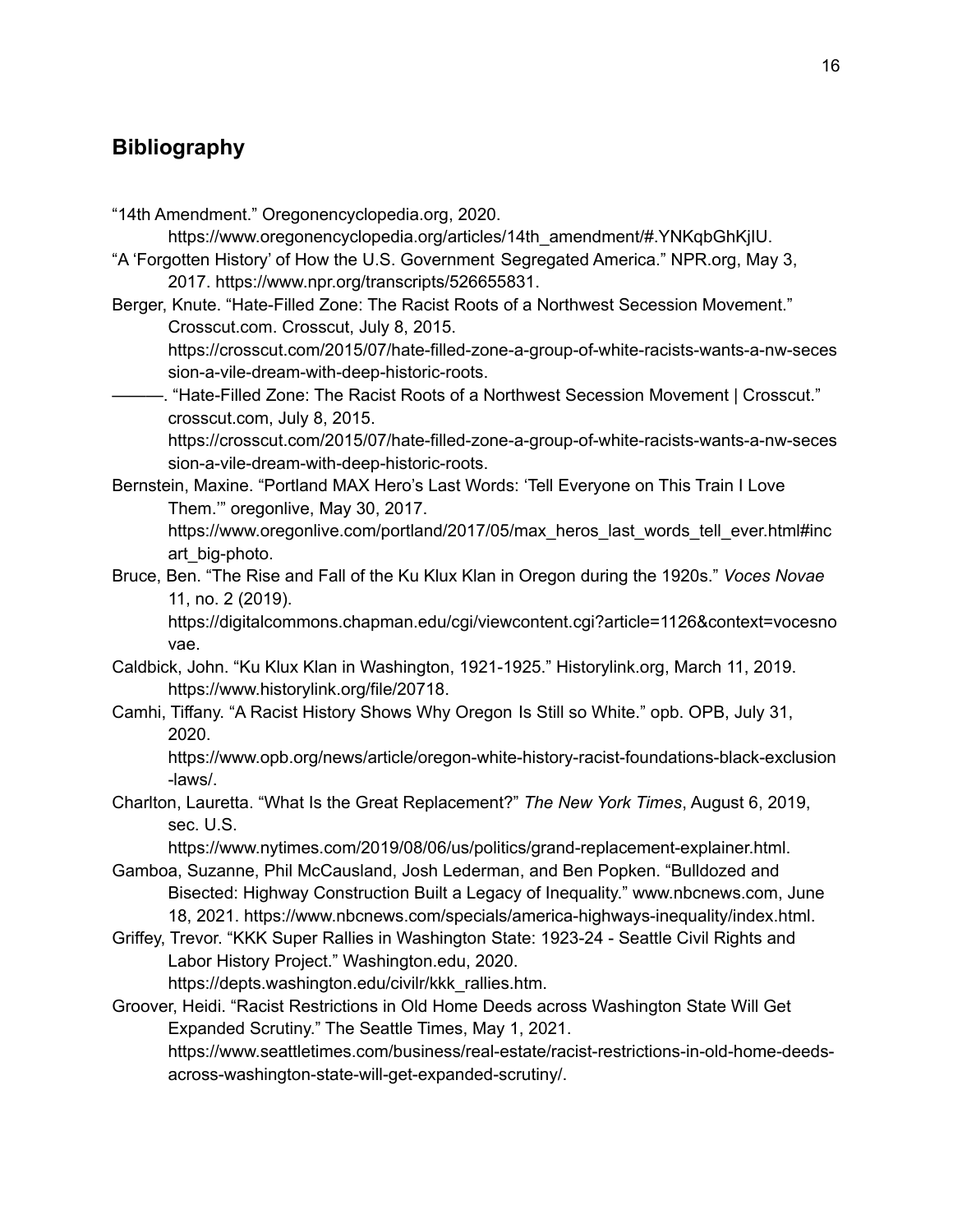Horton, Kami. "Oregon's Black Pioneers." opb, January 31, 2019.

https://www.opb.org/television/programs/oregonexperience/article/oregon-black-pioneers -documentary/.

———. "Oregons Black Pioneers." opb. OPB, January 31, 2019.

https://www.opb.org/television/programs/oregonexperience/article/oregon-black-pioneers -documentary/.

"Jefferson Public Radio - State of Jefferson." Archive.org, 2011.

https://web.archive.org/web/20110929164342/http://www.ijpr.org/Page.asp?NavID=1033.

Lasky, Julie. "Levittown, N.Y.: The Original Starter Community." *The New York Times*, December 19, 2018, sec. Real Estate.

https://www.nytimes.com/2018/12/19/realestate/levittown-ny-the-original-starter-commun ity.html.

Lenz, Ryan. "Harold Covington, Founder of White Separatist Group, Dies at 64." Southern Poverty Law Center, 2018.

https://www.splcenter.org/hatewatch/2018/07/25/harold-covington-founder-white-separati st-group-dies-64.

- Lugo, Dianne. "4 in 10 Oregonians Agree with Core White Nationalist Arguments, Survey Reveals." Statesman Journal. Salem Statesman Journal, June 14, 2021. https://www.statesmanjournal.com/story/news/2021/06/14/survey-reveals-scale-oregonia n-support-white-nationalist-ideals/7657355002/.
- Makuch, Ben. "Leaked Chats Show Ex-Marine Wants to Make Maine Safe Space for Neo-Nazis." Vice.com, June 14, 2021.

https://www.vice.com/en/article/n7b7pb/leaked-chats-show-ex-marine-wants-to-make-ma ine-safe-space-for-neo-nazis.

- Mcclintock, Thomas C. "James Saules, Peter Burnett, and the Oregon Black Exclusion Law of June 1844." *The Pacific Northwest Quarterly* 86, no. 3 (1995): 121–30. https://www.jstor.org/stable/40491550.
- MICHEL, CASEY. "Want to Meet America's Worst Racists? Come to the Northwest." POLITICO Magazine, July 7, 2015.

https://www.politico.com/magazine/story/2015/07/northwest-front-americas-worst-racists-119803/.

Murphy, Kim. "The American Redoubt, Where Survivalists Plan to Survive." Los Angeles Times. Los Angeles Times, February 8, 2012.

https://www.latimes.com/world/la-xpm-2012-feb-08-la-na-american-redoubt-20120209-st ory.html.

Neuman, Scott. "Photos of Dylann Roof, Racist Manifesto Surface on Website." NPR.org, June 20, 2015.

https://www.npr.org/sections/thetwo-way/2015/06/20/416024920/photos-possible-manife sto-of-dylann-roof-surface-on-website.

Nokes, R. Gregory. "Dangerous Subjects." Oregonhumanities.org, August 9, 2013. https://oregonhumanities.org/rll/magazine/skin-summer-2013/dangerous-subjects/.

Oregonian/OregonLive, Douglas Perry | The. "Oregon's Founders Sought a 'White Utopia,' a Stain of Racism That Lives on Even as the State Celebrates Its Progressivism." oregonlive, June 14, 2020.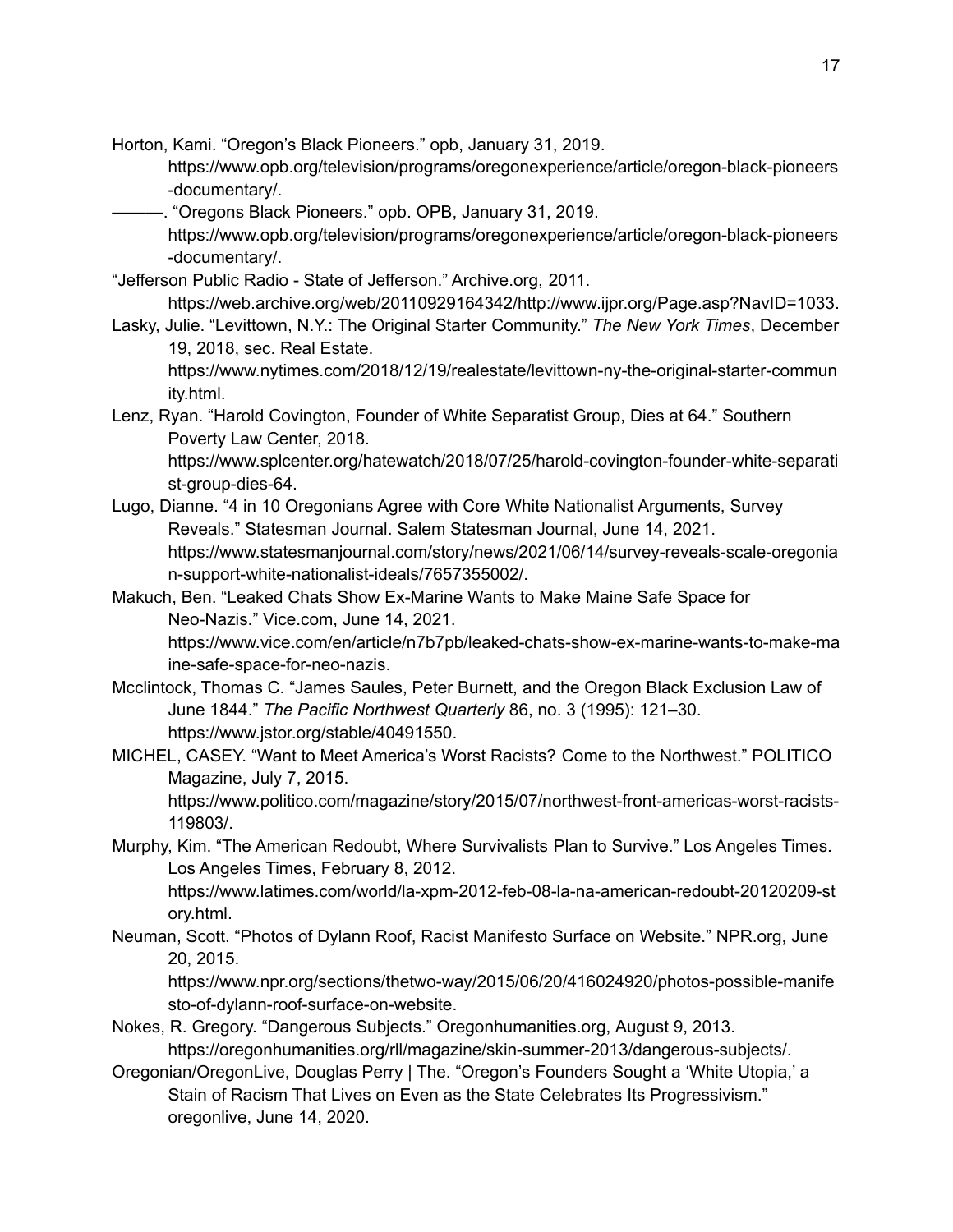https://www.oregonlive.com/history/2020/06/oregons-founders-sought-a-white-utopia-a-s tain-of-racism-that-lives-on-even-as-state-celebrates-its-progressivism.html.

- Parks, Casey. "No Confederate Battle Flag, but Oregon Has Its Own History of Racism." oregonlive, July 27, 2015. https://www.oregonlive.com/pacific-northwest-news/2015/07/oregon\_history\_of\_racism.h tml.
- Perry, Douglas. "Oregon's Founders Sought a 'White Utopia,' a Stain of Racism That Lives on Even as the State Celebrates Its Progr." oregonlive, June 14, 2020. https://www.oregonlive.com/history/2020/06/oregons-founders-sought-a-white-utopia-a-s tain-of-racism-that-lives-on-even-as-state-celebrates-its-progressivism.html.
- Roof, Dylann. "Dylann Roof Journal." The Post and Courier, 2016. https://bloximages.newyork1.vip.townnews.com/postandcourier.com/content/tncms/asset s/v3/editorial/c/5f/c5f6550c-be72-11e6-b869-7bdf860326f5/584b525a792e0.pdf.pdf.
- Strochlic, Nina. "". History. National Geographic, March 8, 2021. https://www.nationalgeographic.com/history/article/oregon-once-legally-barred-black-peo ple-has-the-state-reconciled-its-racist-past.
- THE NATIONAL WWII MUSEUM. "How Did Hitler Happen? | the National WWII Museum | New Orleans." The National WWII Museum | New Orleans, 2017.

https://www.nationalww2museum.org/war/articles/how-did-hitler-happen.

- "Treme Neighborhood | New Orleans." www.neworleans.com. Accessed June 30, 2021. https://www.neworleans.com/plan/neighborhoods/treme/.
- Wilson, Conrad. "Oregon Hate Crime Reports up 366% amid Coronavirus Pandemic." opb. OPB, May 2020.

https://www.opb.org/news/article/hate-bias-crime-incidents-covid-19-asian-americans-or egon/.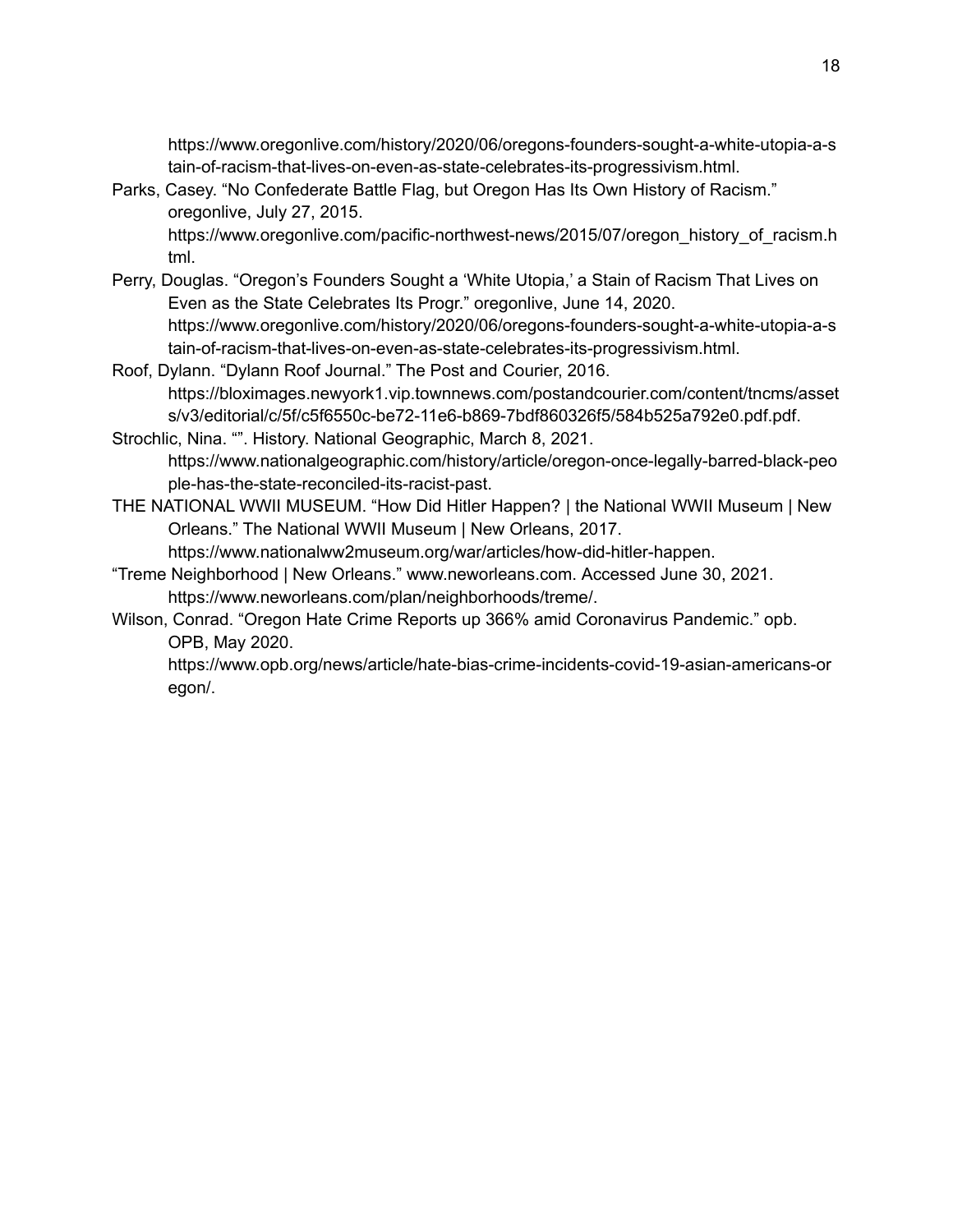# **Source Notes**

<https://www.nytimes.com/2019/08/06/us/politics/grand-replacement-explainer.html> - The Great Replacement

- The gunman responsible for the 2019 Walmart massacre in El Paso, TX, mentioned the "Great Replacement" in his manifesto that appeared online just before the attack.
- Charlottesville, VA 2017- "You will not replace us." Obvious nod toward Replacement Theory
- This theory can be traced back to a French writer named Renaud Camus.
	- Per Chatterton Williams: "The great replacement is very simple," Mr. Camus has said. "You have one people, and in the space of a generation you have a different people."
	- Not a new concept: Charles De Gaulle and Enoch Powell talked about this during their height.
	- $\circ$  "What has changed immensely in America since 2017, the first year of the Trump administration, is the relentless demonization of nonwhite immigrants, economic migrants and asylum seekers from the highest levels of institutional authority. Many of these American white nationalists likely still haven't heard of Renaud Camus, but the term he has introduced into the international white nationalist discourse has proved infectious and taken on a life of its own. The New Zealand shooter used it, too."
	- "...replacement theory has given white supremacists, the alt-right and identitarians like Richard Spencer cover, and allowed them to argue that they are not racist, but anti-globalists out to destroy a system that aims to eliminate identity and diversity through rapacious capitalism."
	- $\circ$  "One very clever move these identitarians make and, it has to be said, this is an exploitable opening provided to them in part by the progressive left — is to cynically proclaim their "whiteness" as just another form of diversity that is in danger of erasure. This is why you see in the El Paso [manifesto](https://www.citizenfreepress.com/wp-content/uploads/2019/08/shooter-manifesto-elpaso.jpg) a disdain for 'shameless race-mixers' who 'destroy genetic diversity.'"
	- The El Paso manifesto supports the segregation of races into their own territorial groups for the sake of racial harmony. "A confederacy of territories with at least one territory for each race."
	- White ethnostate dreams: Richard Spencer is a proponent. Northwest Territorial Imperative
		- NTI: Montana to Oregon and Washington State. Declare this space an Aryan homeland.
	- The Turner Diaries: a favorite of Timothy McVey
	- The Camp of Saints: a French text about Replacement Theory that has been referenced by Steve Bannon.

[https://www.oregonhistoryproject.org/articles/historical-records/a-pacific-republic/#.YNB4LC1h1](https://www.oregonhistoryproject.org/articles/historical-records/a-pacific-republic/#.YNB4LC1h1QI) [QI](https://www.oregonhistoryproject.org/articles/historical-records/a-pacific-republic/#.YNB4LC1h1QI) - Excerpt from 1839 article from *The Oregonian and Indian's Advocate*

● Who would lay claim to the Oregon Territory? U.S., Great Britain, or Russia?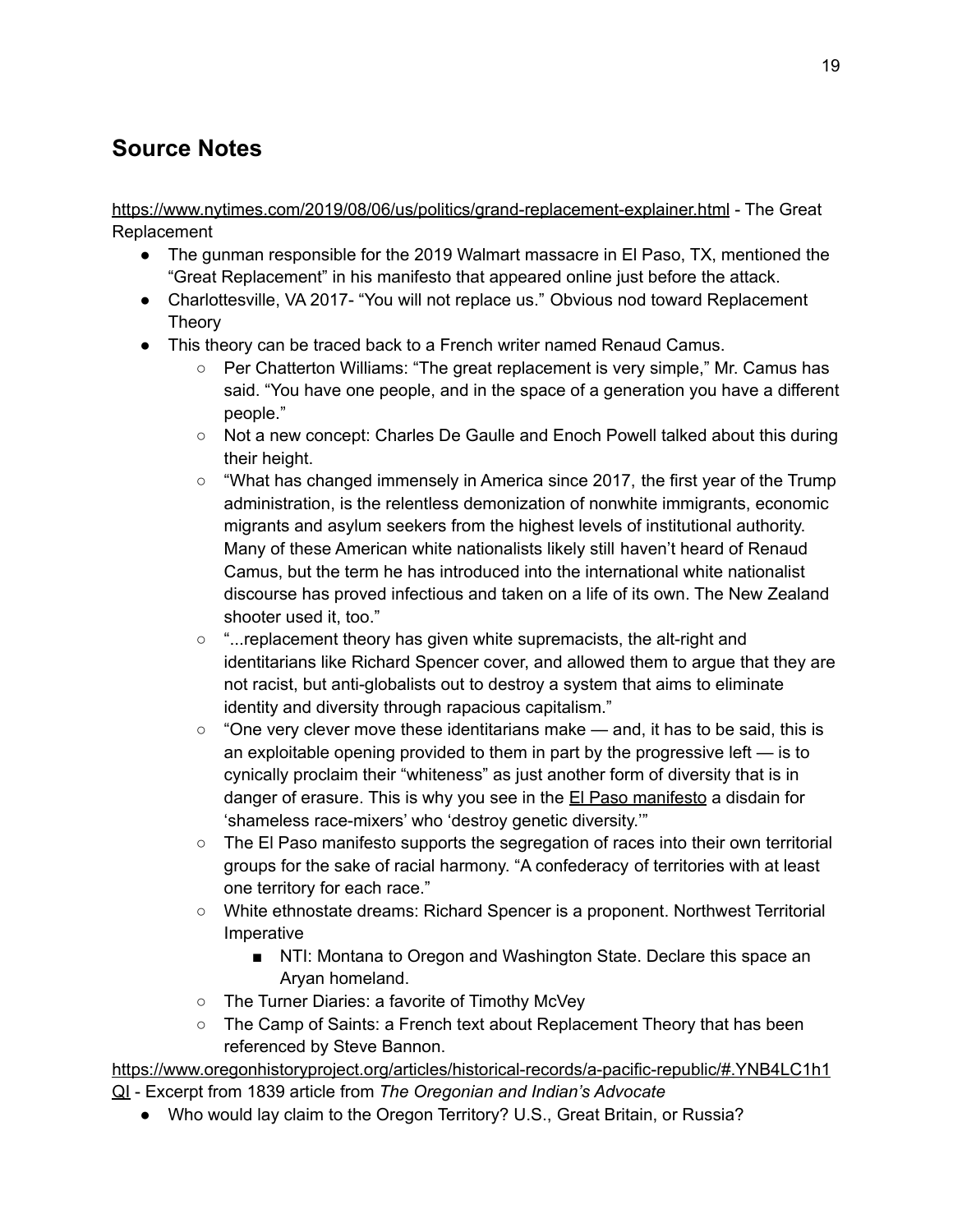- "The author begins the excerpt reproduced above by placing this debate in its geopolitical context. After dismissing the possibility that either Great Britain or Russia would gain permanent hold of Oregon, the author argues that either "Oregon will fall into the limits of the United States, or an independent transmontane nation will be raised up." He concludes that the latter was more likely, as the Rocky Mountains were a natural barrier to the expansion of the United States. "Nature herself," he writes, "has marked out Western America for the home of an independent nation." This form of geographic determinism was common in the early nineteenth century. Even Thomas Jefferson believed that the Pacific slope of North America would be the home of a "great, free and independent empire," populated by American settlers but separate from the United States."
- The Wolf Meetings: a series of 1843 meetings in the Willamette Valley to discuss establishing Oregon as a free and independent nation. This is thought to be the origin point of the theory.
	- Settlers even voted to establish independence, but a Methodist mission employee convinced them to accept a resolution to postpone independence for four years. This gave the U.S. enough time to "extend its jurisdiction over the growing Willamette settlement."
- "Three years later the United States and Great Britain agreed to separate their claims at the Forty-ninth Parallel. Oregon soon became a U.S. territory, while the northern portion of the former Oregon Country became part of the British Empire."

[https://books.google.com/books?id=rDtEAQAAMAAJ&pg=PA248&lpg=PA248&dq=Thomas+Jeff](https://books.google.com/books?id=rDtEAQAAMAAJ&pg=PA248&lpg=PA248&dq=Thomas+Jefferson%E2%80%99s+%E2%80%9Cgreat,+free,+and+independent+empire.%E2%80%9D&source=bl&ots=v8cgZbzBeZ&sig=ACfU3U1RGRXRKKbHTKWMtL4r2a43TVNz8w&hl=en&sa=X&ved=2ahUKEwi_vLb3z6jxAhWUSzABHc50CrMQ6AEwCXoECAcQAw#v=onepage&q=Thomas%20Jefferson%E2%80%99s%20%E2%80%9Cgreat%2C%20free%2C%20and%20independent%20empire.%E2%80%9D&f=false) [erson's+"great,+free,+and+independent+empire."&source=bl&ots=v8cgZbzBeZ&sig=ACfU3U1R](https://books.google.com/books?id=rDtEAQAAMAAJ&pg=PA248&lpg=PA248&dq=Thomas+Jefferson%E2%80%99s+%E2%80%9Cgreat,+free,+and+independent+empire.%E2%80%9D&source=bl&ots=v8cgZbzBeZ&sig=ACfU3U1RGRXRKKbHTKWMtL4r2a43TVNz8w&hl=en&sa=X&ved=2ahUKEwi_vLb3z6jxAhWUSzABHc50CrMQ6AEwCXoECAcQAw#v=onepage&q=Thomas%20Jefferson%E2%80%99s%20%E2%80%9Cgreat%2C%20free%2C%20and%20independent%20empire.%E2%80%9D&f=false) [GRXRKKbHTKWMtL4r2a43TVNz8w&hl=en&sa=X&ved=2ahUKEwi\\_vLb3z6jxAhWUSzABHc50](https://books.google.com/books?id=rDtEAQAAMAAJ&pg=PA248&lpg=PA248&dq=Thomas+Jefferson%E2%80%99s+%E2%80%9Cgreat,+free,+and+independent+empire.%E2%80%9D&source=bl&ots=v8cgZbzBeZ&sig=ACfU3U1RGRXRKKbHTKWMtL4r2a43TVNz8w&hl=en&sa=X&ved=2ahUKEwi_vLb3z6jxAhWUSzABHc50CrMQ6AEwCXoECAcQAw#v=onepage&q=Thomas%20Jefferson%E2%80%99s%20%E2%80%9Cgreat%2C%20free%2C%20and%20independent%20empire.%E2%80%9D&f=false) [CrMQ6AEwCXoECAcQAw#v=onepage&q=Thomas%20Jefferson's%20"great%2C%20free%2C](https://books.google.com/books?id=rDtEAQAAMAAJ&pg=PA248&lpg=PA248&dq=Thomas+Jefferson%E2%80%99s+%E2%80%9Cgreat,+free,+and+independent+empire.%E2%80%9D&source=bl&ots=v8cgZbzBeZ&sig=ACfU3U1RGRXRKKbHTKWMtL4r2a43TVNz8w&hl=en&sa=X&ved=2ahUKEwi_vLb3z6jxAhWUSzABHc50CrMQ6AEwCXoECAcQAw#v=onepage&q=Thomas%20Jefferson%E2%80%99s%20%E2%80%9Cgreat%2C%20free%2C%20and%20independent%20empire.%E2%80%9D&f=false) [%20and%20independent%20empire."&f=false](https://books.google.com/books?id=rDtEAQAAMAAJ&pg=PA248&lpg=PA248&dq=Thomas+Jefferson%E2%80%99s+%E2%80%9Cgreat,+free,+and+independent+empire.%E2%80%9D&source=bl&ots=v8cgZbzBeZ&sig=ACfU3U1RGRXRKKbHTKWMtL4r2a43TVNz8w&hl=en&sa=X&ved=2ahUKEwi_vLb3z6jxAhWUSzABHc50CrMQ6AEwCXoECAcQAw#v=onepage&q=Thomas%20Jefferson%E2%80%99s%20%E2%80%9Cgreat%2C%20free%2C%20and%20independent%20empire.%E2%80%9D&f=false) - The Writings of Tomas Jefferson, Volume 6

- From a letter dated November 9, 1813
	- Dear Sir,-- Your favor of October 18th has been duly received, and I learn with great pleasure the progress you have made towards an establishment on the Columbia river. I view it as the germ of a great, free and independent empire on that side of our continent, and that liberty and self-government spreading from that as well as this side, will ensure their complete establishment over the whole."

[https://crosscut.com/2015/07/hate-filled-zone-a-group-of-white-racists-wants-a-nw-secession-a](https://crosscut.com/2015/07/hate-filled-zone-a-group-of-white-racists-wants-a-nw-secession-a-vile-dream-with-deep-historic-roots)[vile-dream-with-deep-historic-roots](https://crosscut.com/2015/07/hate-filled-zone-a-group-of-white-racists-wants-a-nw-secession-a-vile-dream-with-deep-historic-roots)

- The remoteness of the Pacific Northwest has made it a hotbed for utopia seekers.
- "In the 1990s, when Richard Butler and the Aryan [Nations](http://www.splcenter.org/get-informed/intelligence-files/groups/aryan-nations) were making headlines, a joke went around that America consisted of the "49 states and the Reich of Idaho." Their racist "dream" of a separate nation — a nightmare, more accurately — didn't die with Butler."
- Dylan Roof manifesto referenced the Northwest Front, "a white supremacist organization seeking to create an all-white "homeland" in the Pacific Northwest."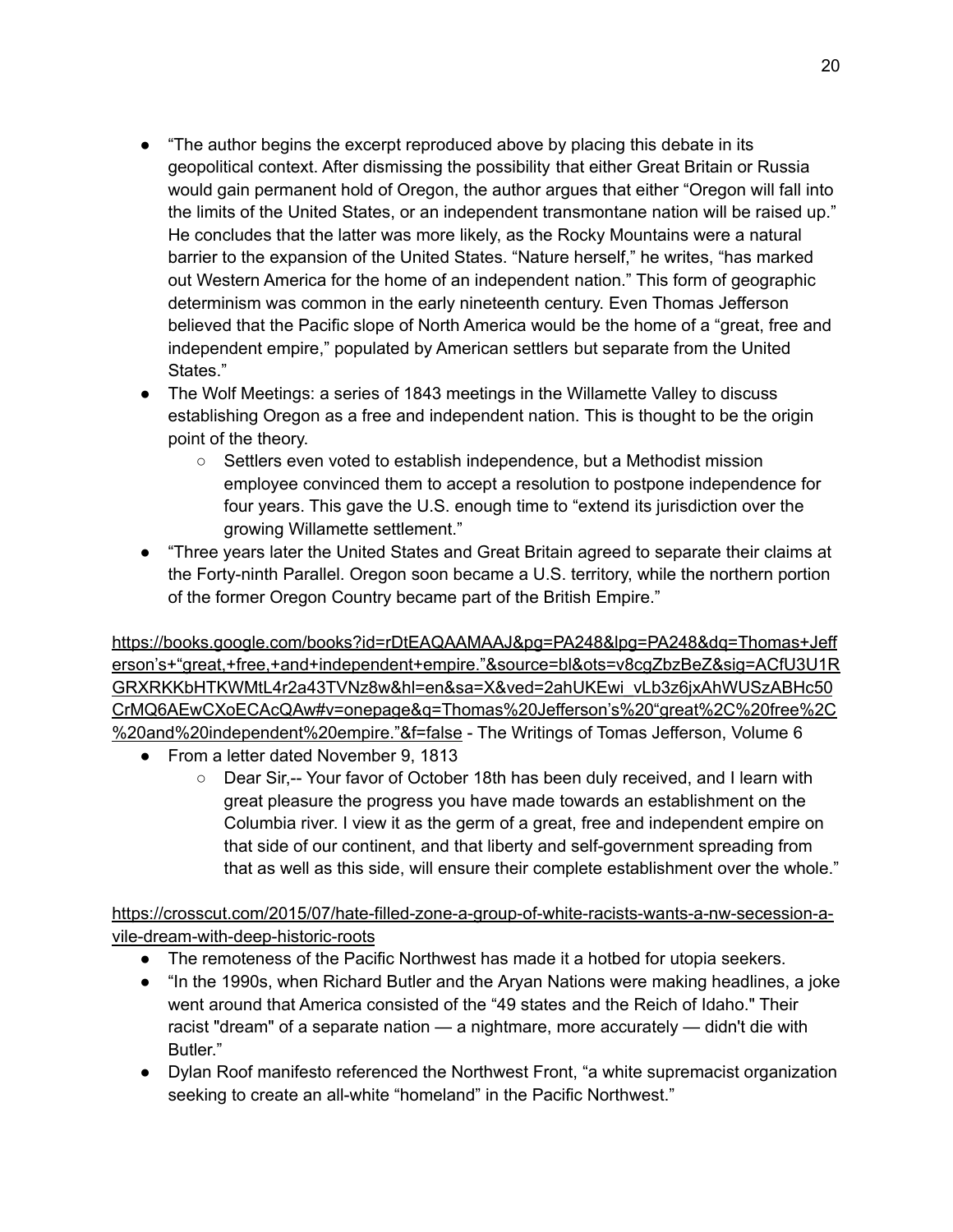- Roof referenced the White Flight: "Roof was critical of the Northwest Front for encouraging separatism instead of action. Wrote Roof, 'To me the whole idea [of a Northwest white homeland] just parralells [sic] the concept of White people running to the suburbs. The whole idea is pathetic and just another way to run from the problem without facing it."
- The Northwest Front wants to create a Northwest American Republic of all whites, no gays, no Jews, and is championed by Harold Covington.
- Covington refers to the destiny of an all-white Republic in the Northwest as the "Northwest Imperative."
- Per Joseph Ellison, writer for Oregon Historical Quarterly: "Remoteness and isolation have always fostered the spirit of self-reliance and independence."
- "The region had never been friendly to blacks, and laws were passed to restrict their rights and even their presence in the region, most infamously Oregon's voter-backed decision to [exclude](http://www.blackpast.org/perspectives/black-laws-oregon-1844-1857) all blacks from the state, whether slave or free. Oregon is the only state to enter the Union (in 1859) with such a racial exclusion law embedded in a state constitution. One town in Oregon flew the Confederate flag during the war, and it still [flies](http://crosscut.com/2015/06/confederate-symbols-also-blight-the-northwest/) along I-5 in southwest Washington."
- "During the 1860s, the notion of a Pacific Republic movement became mostly a scheme to assist the South by turning the West Coast into a friendly foreign power as a way of furthering Southern causes, like the expansion of slavery into the West. One plan outlined in 1860 indicated "slaves were to be procured by inviting coolies, South Sea Islanders, and negroes to immigrate to California, and then reducing them to slavery. The new Pacific Republic was to feature an aristocracy with inherited nobility and limited suffrage."

<https://www.nytimes.com/2018/12/19/realestate/levittown-ny-the-original-starter-community.html> - Levittown, N.Y.: The Original Starter Community by Julie Lasky, Dec 19, 2018

- Levitt & Sons built several cookie cutter suburbs full of two-bedroom homes for returning WWII vets.
- "Levittown has been lauded for offering the American dream of homeownership, and derided as a model of suburban monotony and intolerance. But a key trait of the 71-year-old development in Nassau County is its stickiness."
- "Also, the community's much-documented history includes ugly chapters of racial exclusion and book banning. The early leases barred homeowners from renting or selling to those who weren't "Caucasians," although they stipulated that people of color could work as domestics. Bill Griffith, the cartoonist who for more than 40 years has revisited his Levittown childhood in his "Zippy the Pinhead" strip, recalled ethnic blocks of Italians and Jews ("I was neither," he said) reflecting the makeup of settlers from Queens and Brooklyn."
- "Bob Koenig, the vice president of the Levittown Historical Society and Museum, who has lived in the hamlet since 2002 and has composed and recorded affectionate songs about it, described Levittown as 'a starter community.'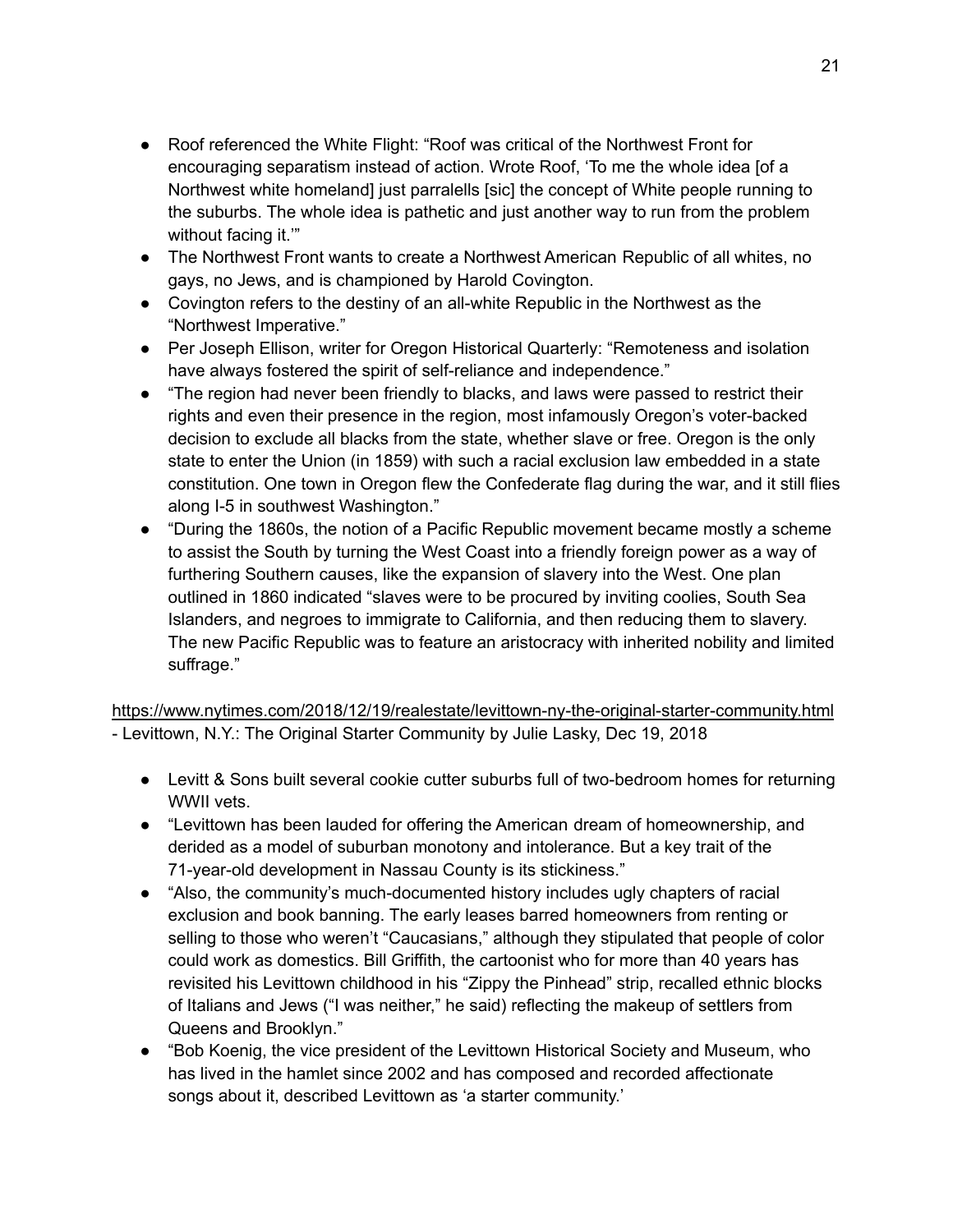It set the tone for suburban America and keeps a tight hold on old-school values like civic responsibility and neighborliness, he said: 'You feel like you walk out of your house and you see a real enactment of 'Father Knows Best' or 'Leave It to Beaver.' But not necessarily in a bad way.'"

#### <https://www.nationalww2museum.org/war/articles/how-did-hitler-happen>

#### <https://www.splcenter.org/fighting-hate/extremist-files/individual/david-lane>

#### [https://www.politico.com/magazine/story/2015/07/northwest-front-americas-worst-racists-119803](https://www.politico.com/magazine/story/2015/07/northwest-front-americas-worst-racists-119803/) [/](https://www.politico.com/magazine/story/2015/07/northwest-front-americas-worst-racists-119803/)

Northwest Front

- Main goal is to expel anyone who isn't white to create a mono-racial country in the Northwest.
- It would comprise Washington State, Oregon, Idaho, and western Montana.
- Harold Covington is the group's leader. (Was, he died in 2018)
	- First became a neo-Nazi in 1972
	- Went to Rhodesia and joined the White People's Party
		- Was deported for anti-Semitic activity
- The number of supporters is unclear-- Poverty Law Center lists them as the foremost White Nationalist group in the region
- Not a new idea for the region
- Oregon was founded as a White Homeland
- In 1857, 83% of people working on the state's constitution voted to ban POC from residing in the state.
- It was the only state admitted to the Union with Exclusion Laws
	- And they remained until 1926
- They did not ratify the 15th amendment until 1951, and the 14th (for the second time) until the 1970s.
- Portland is the whitest metropolis in the U.S., and the Black population is declining in the city.
- Richard Butler founded the Aryan Nations in the 1980s which pushed the Northwest Territorial Imperative
- Washington State's population is 4% Black, Oregon 2%, Idaho and Montana are less than 1%

<https://reportingtexas.com/texas-separatists-aim-to-go-mainstream/>

- Texas Nationalist Movement was formed in 2005 with the ultimate goal of #texitseceding from the Union.
- It currently claims over 400,000 supporters
- A State Senator called the movement "white nationalist" which they deny.
- The president claims that they represent the population of Texas.